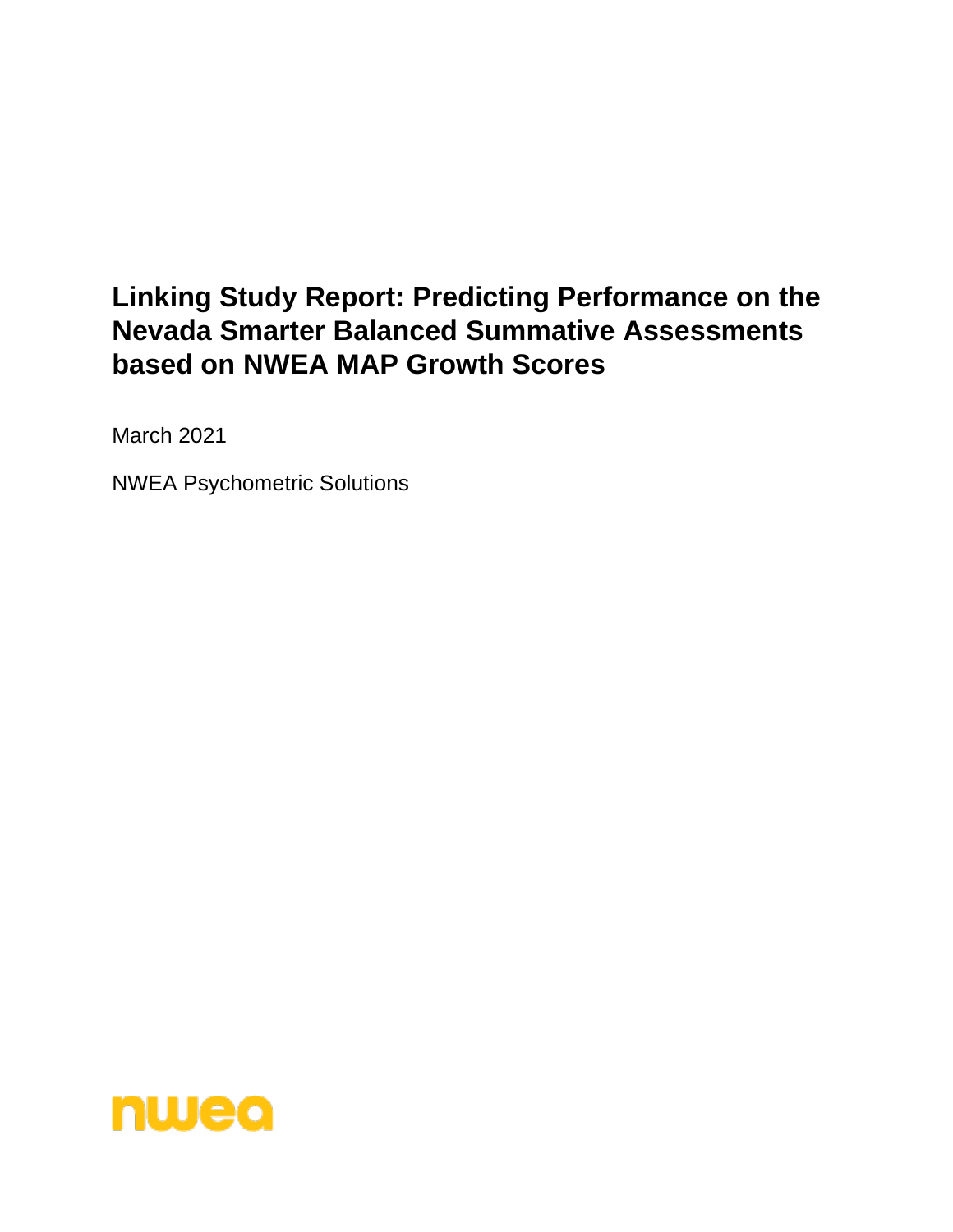© 2021 NWEA. NWEA and MAP Growth are registered trademarks of NWEA in the U.S. and in other countries. All rights reserved. No part of this document may be modified or further distributed without written permission from NWEA.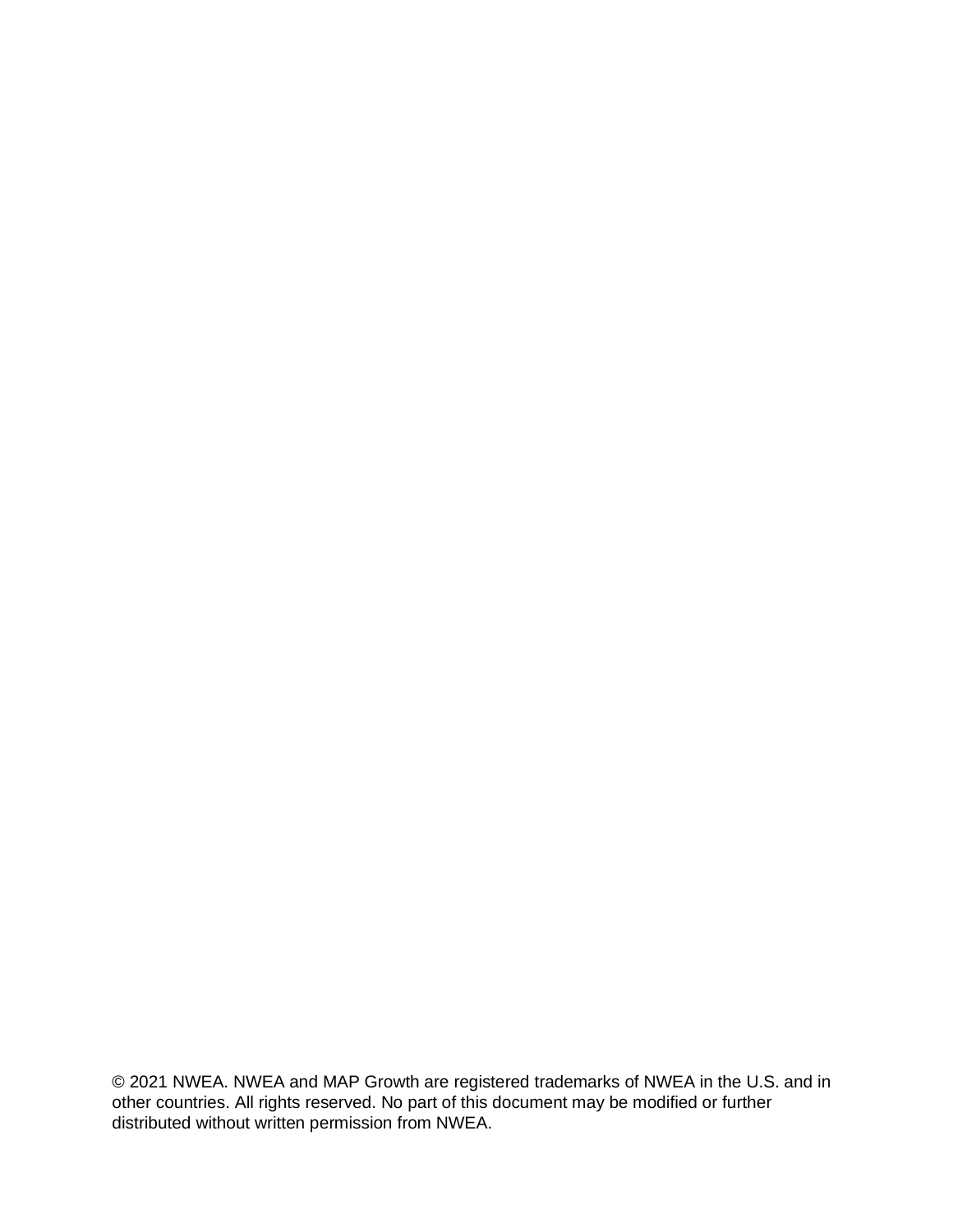### **Table of Contents**

# **List of Tables**

| Table 3.8. Proficiency Projection based on RIT Scores-ELA/Reading 18 |
|----------------------------------------------------------------------|
| Table 3.9. Proficiency Projection based on RIT Scores—Mathematics 22 |
|                                                                      |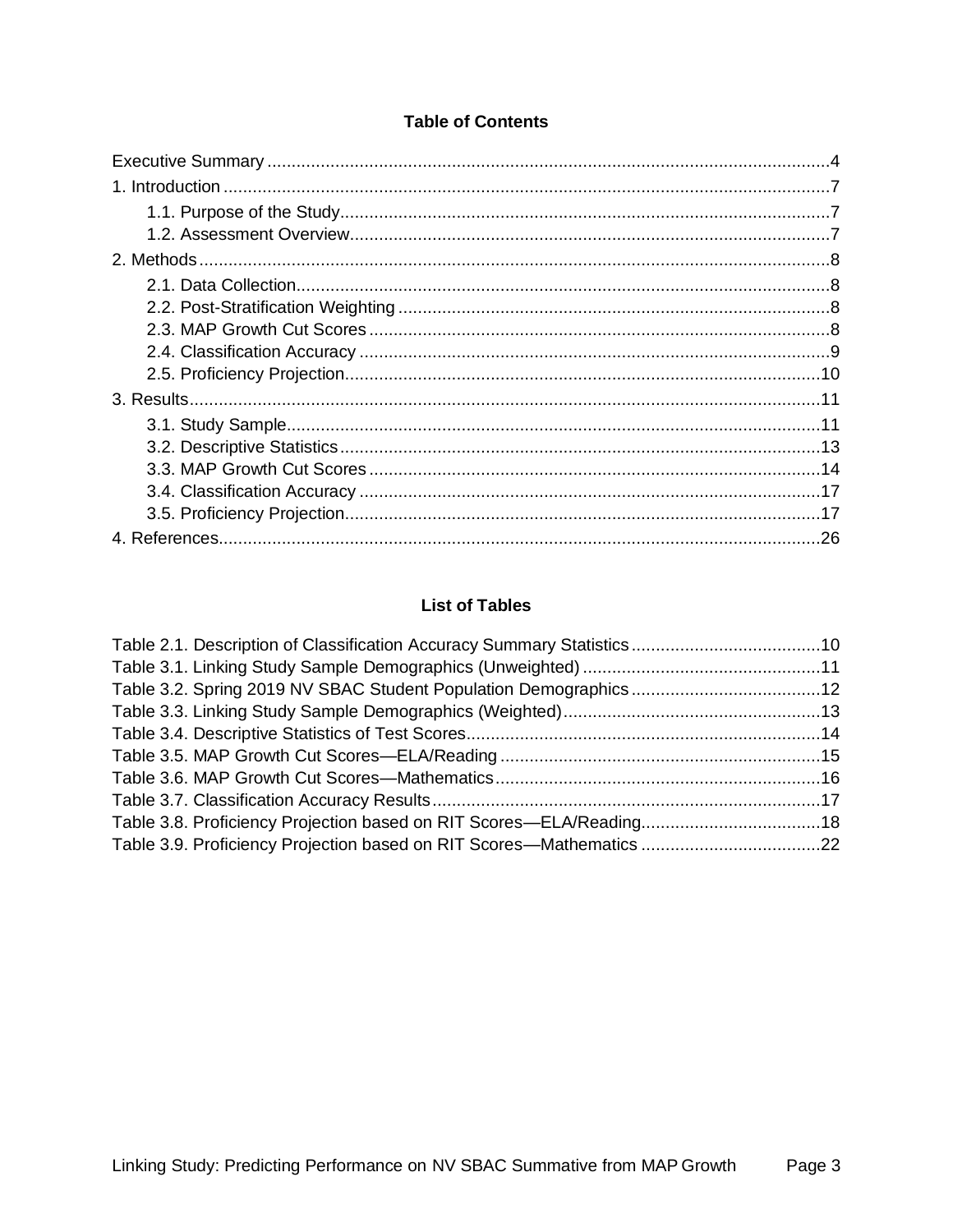### **Executive Summary**

<span id="page-3-0"></span>To predict student achievement on the Nevada Smarter Balanced Assessment Consortium (NV SBAC) summative assessments in Grades 3–8 English Language Arts/Literacy (ELA) and Mathematics, NWEA® conducted a linking study using Spring 2019 data to derive Rasch Unit (RIT) cut scores on the MAP® Growth™ assessments that correspond to the NV SBAC achievement levels. With this information, educators can identify students at risk of failing to meet state proficiency standards early in the year and provide tailored educational interventions.<sup>1</sup> The linking study has been updated since the previous SBAC version published in June 2017 based on multiple states' data to incorporate the new 2020 NWEA MAP Growth norms (Thum & Kuhfeld, 2020) and to report the results for Nevada only.

Table E.1 presents the NV SBAC *Level 3* achievement level cut scores and the corresponding MAP Growth RIT cut scores that allow teachers to identify students who are on track for proficiency on the state summative test and those who are not. For example, the *Level 3* cut score on the NV SBAC Grade 3 ELA test is 2432. A Grade 3 student with a MAP Growth Reading RIT score of 192 in the fall is likely to meet proficiency on the NV SBAC ELA test in the spring, whereas a Grade 3 student with a MAP Growth Reading RIT score lower than 192 in the fall is in jeopardy of not meeting proficiency. MAP Growth cut scores for Grade 2 are also provided so educators can track early learners' progress toward proficiency on the NV SBAC test by Grade 3. These cut scores were derived based on the Grade 3 cuts and the 2020 NWEA growth norms for the adjacent grade (i.e., Grades 2 to 3).

|                    |                | <b>Level 3 Cut Scores by Grade</b> |      |      |      |      |                |      |
|--------------------|----------------|------------------------------------|------|------|------|------|----------------|------|
| <b>Assessment</b>  |                | $\overline{2}$                     | 3    | 4    | 5    | 6    | $\overline{7}$ | 8    |
| <b>ELA/Reading</b> |                |                                    |      |      |      |      |                |      |
|                    | NV SBAC Spring |                                    | 2432 | 2473 | 2502 | 2531 | 2552           | 2567 |
|                    | Fall           | 180                                | 192  | 200  | 206  | 212  | 215            | 219  |
| <b>MAP Growth</b>  | Winter         | 188                                | 199  | 206  | 210  | 216  | 218            | 222  |
|                    | Spring         | 192                                | 202  | 208  | 212  | 217  | 219            | 223  |
| <b>Mathematics</b> |                |                                    |      |      |      |      |                |      |
|                    | NV SBAC Spring |                                    | 2436 | 2485 | 2528 | 2552 | 2567           | 2586 |
|                    | Fall           | 178                                | 190  | 203  | 215  | 220  | 225            | 233  |
| <b>MAP Growth</b>  | Winter         | 187                                | 198  | 210  | 221  | 225  | 229            | 236  |
|                    | Spring         | 192                                | 203  | 214  | 225  | 228  | 232            | 238  |

#### **Table E.1. MAP Growth Cut Scores for NV SBAC Proficiency**

Please note that the results in this report may differ from those found in the NWEA reporting system for individual districts. The typical growth scores from fall to spring or winter to spring used in this report are based on the default instructional weeks most encountered for each term (i.e., Weeks 4, 20, and 32 for fall, winter, and spring, respectively). However, instructional weeks often vary by district, so the cut scores in this report may differ slightly from the MAP Growth score reports that reflect the specific instructional weeks set by partners.

<sup>1</sup> This study provides MAP Growth cut scores that predict proficiency on NV SBAC for Grades 2–8 only. They represent a higher level of achievement than universal screening cut scores designed to identify students with the most severe learning difficulties who may need intensive intervention. MAP Growth universal screening cut scores for Grades K–8 are available in a separate report (He & Meyer, 2021).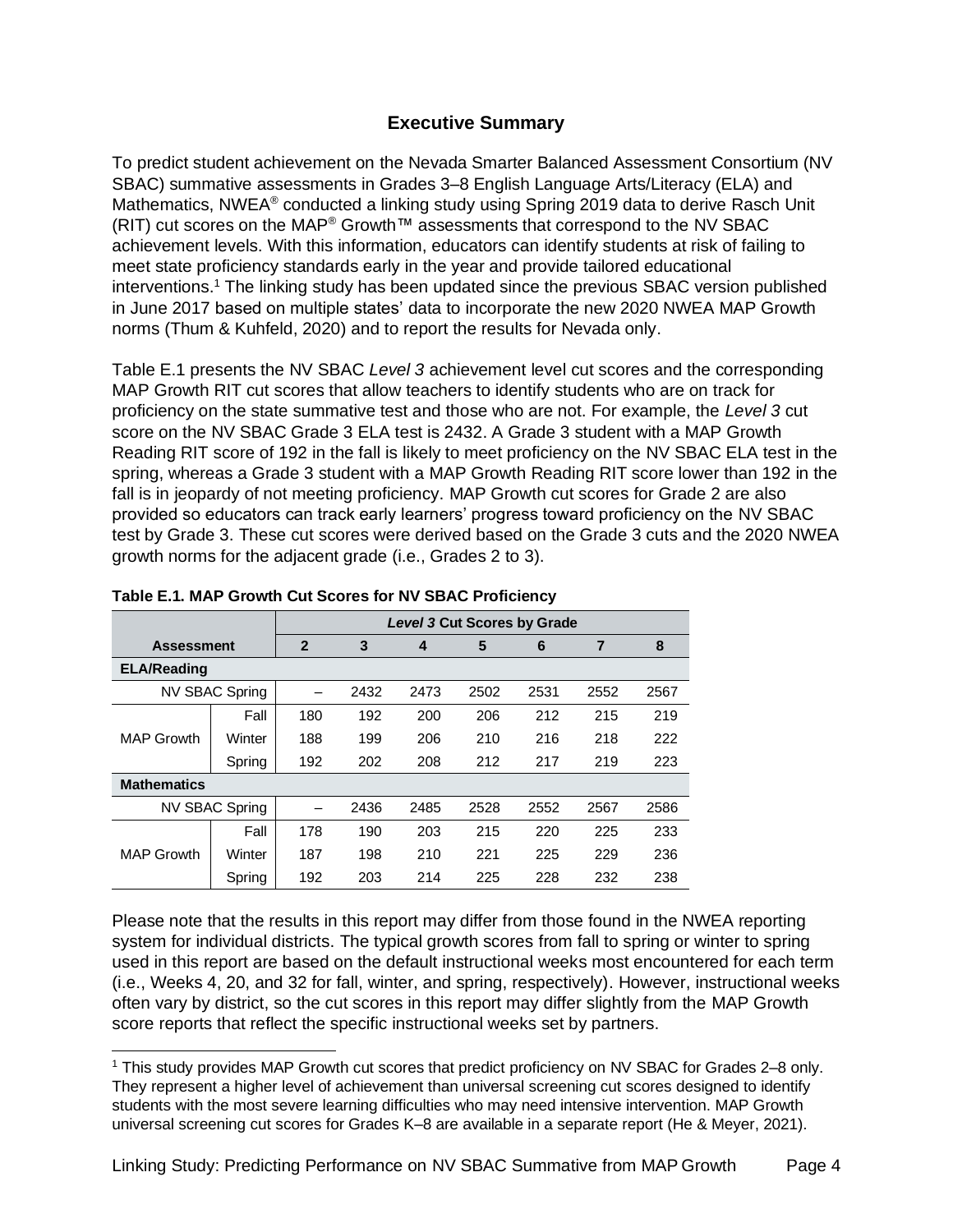### **E.1. Assessment Overview**

The NV SBAC Grades 3–8 ELA and Mathematics tests are Nevada's state summative assessments aligned to the Nevada Academic Content Standards (NVACS). Based on their test scores, students are placed into one of four achievement levels: *Level 1: Minimal Understanding*, *Level 2: Partial Understanding*, *Level 3: Proficient*, and *Level 4: Advanced*. The *Level 3* cut score demarks the minimum level of achievement considered to be proficient. MAP Growth tests are adaptive interim assessments aligned to state-specific content standards and administered in the fall, winter, and spring. Scores are reported on the RIT vertical scale with a range of 100–350.

### **E.2. Linking Methods**

Based on scores from the Spring 2019 test administration, the equipercentile linking method was used to identify the spring MAP Growth scores that correspond to the spring NV SBAC achievement level cut scores. Spring cuts for Grade 2 were derived based on the cuts for Grade 3 and the 2020 NWEA growth norms. MAP Growth fall and winter cut scores that predict proficiency on the spring NV SBAC test were then projected using the 2020 NWEA conditional growth norms that provide expected score gains across test administrations.

### **E.3. Student Sample**

Only students who took both the MAP Growth and NV SBAC assessments in Spring 2019 were included in the study sample. Table E.2 presents the weighted number of Nevada students from eight districts and 50 schools who were included in the linking study. The linking study sample is voluntary and can only include student scores from partners who share their data. Also, not all students in a state take MAP Growth. The sample may therefore not represent the general student population as well as it should. To ensure that the linking study sample represents the state student population in terms of race, sex, and achievement level, weighting (i.e., a statistical method that matches the distributions of the variables of interest to those of the target population) was applied to the sample. As a result, the RIT cuts derived from the study sample can be generalized to any student from the target population. All analyses in this study for Grades 3–8 were conducted based on the weighted sample.

|       | #Students          |                    |  |  |  |  |  |  |
|-------|--------------------|--------------------|--|--|--|--|--|--|
| Grade | <b>ELA/Reading</b> | <b>Mathematics</b> |  |  |  |  |  |  |
| 3     | 3,000              | 2,532              |  |  |  |  |  |  |
| 4     | 2,743              | 2,759              |  |  |  |  |  |  |
| 5     | 3,092              | 3,094              |  |  |  |  |  |  |
| 6     | 3,064              | 3,145              |  |  |  |  |  |  |
| 7     | 2,967              | 3,011              |  |  |  |  |  |  |
| 8     | 2,625              | 2,547              |  |  |  |  |  |  |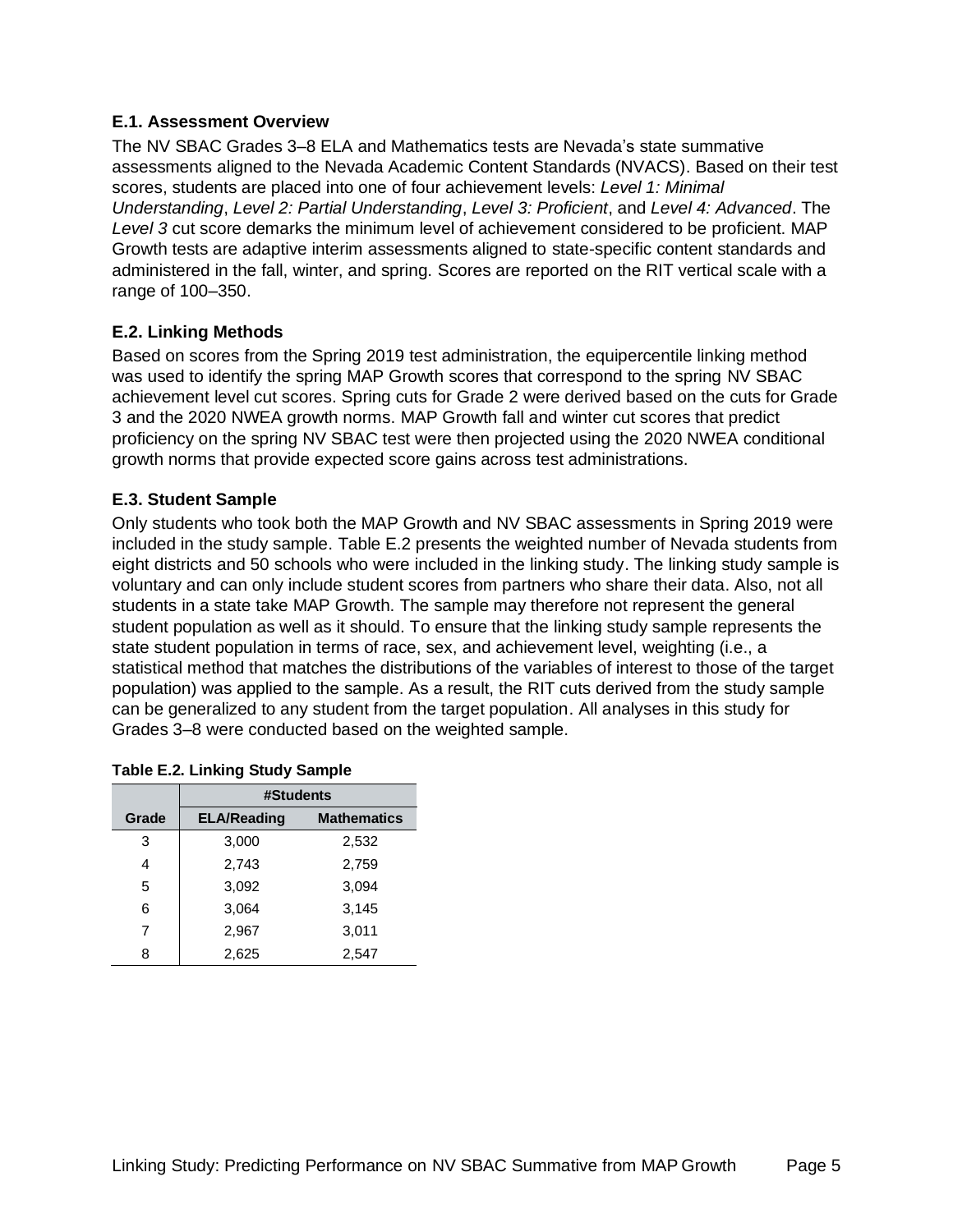### **E.4. Test Score Relationships**

Correlations between MAP Growth RIT scores and NV SBAC scores range from 0.83 to 0.91 across content areas, as shown in Figure E.1. These values indicate a strong relationship among the scores, which is important validity evidence for the claim that MAP Growth scores are good predictors of performance on the NV SBAC summative assessments.



**Figure E.1. Correlations between MAP Growth and NV SBAC Test Scores**

#### **E.5. Accuracy of MAP Growth Classifications**

Figure E.2 presents the classification accuracy statistics that show the proportion of students correctly classified by their RIT scores as proficient or not proficient on the NV SBAC summative tests. For example, the MAP Growth Reading Grade 3 *Level 3* cut score has a 0.84 accuracy rate, meaning it accurately classified student achievement on the state test for 84% of the sample. The results range from 0.80 to 0.90 across content areas, indicating that RIT scores have a high accuracy rate of identifying student proficiency on the NV SBAC summative tests.



**Figure E.2. Accuracy of MAP Growth Classifications**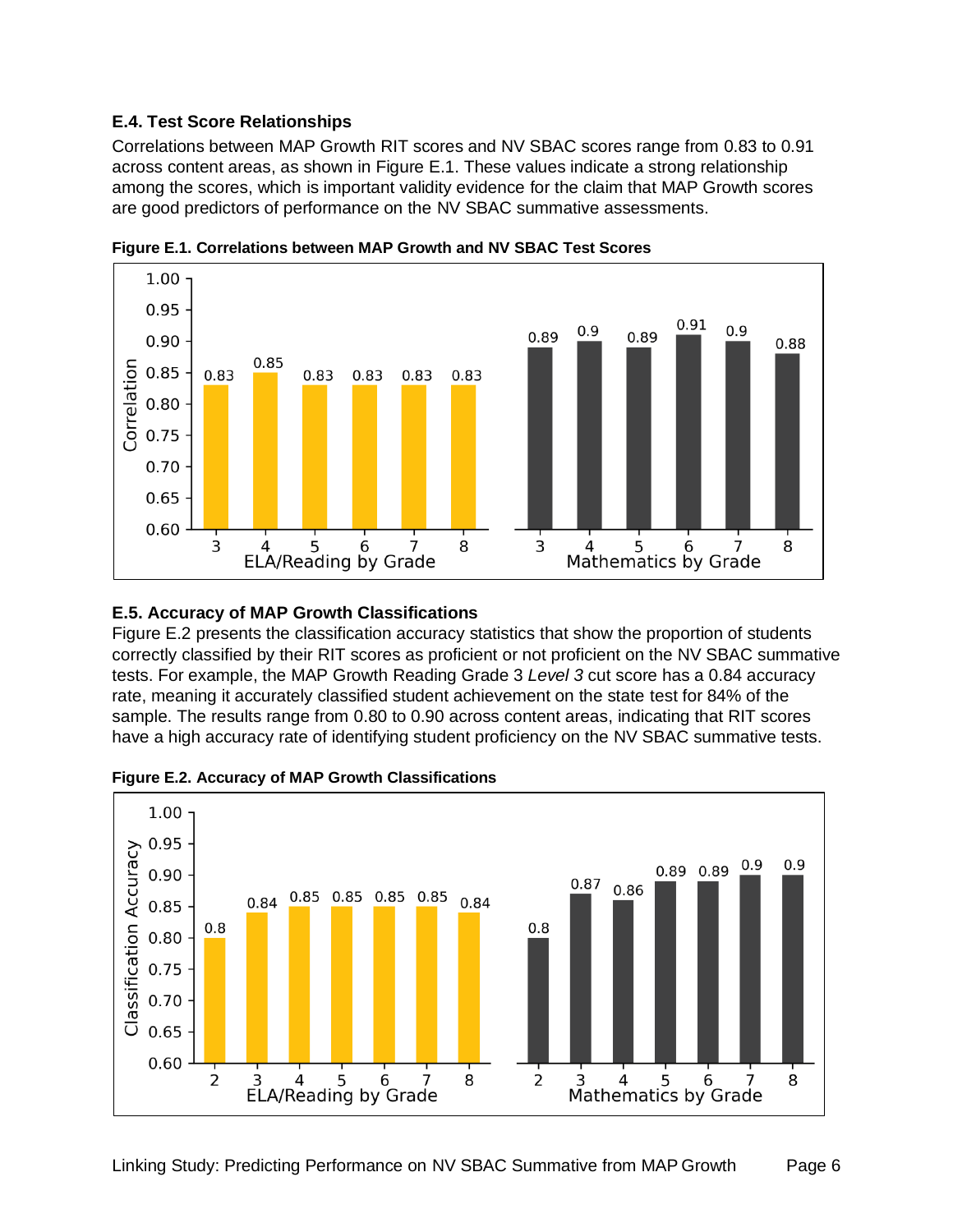## **1. Introduction**

### <span id="page-6-1"></span><span id="page-6-0"></span>**1.1. Purpose of the Study**

 $NWEA<sup>®</sup>$  is committed to providing partners with useful tools to help make inferences about student learning from MAP<sup>®</sup> Growth™ test scores. One important use of MAP Growth results is to predict a student's performance on the state summative assessment at different times throughout the year. This allows educators and parents to determine if a student is on track in their learning to meet state standards by the end of the year or, given a student's learning profile, is on track to obtain rigorous, realistic growth in their content knowledge and skills.

This document presents results from a linking study conducted by NWEA in March 2021 to statistically connect the scores of the Nevada Smarter Balanced Assessment Consortium (NV SBAC) summative assessments in Grades 3–8 English Language Arts/Literacy (ELA) and Mathematics with Rasch Unit (RIT) scores from the MAP Growth assessments taken during the Spring 2019 term. The linking study has been updated since the previous version published in June 2015 based on multiple states' data to incorporate the new 2020 NWEA MAP Growth norms (Thum & Kuhfeld, 2020) and to report the results for Nevada only. In this updated study, MAP Growth cut scores are also included for Grade 2 so educators can track early learners' progress toward proficiency on the NV SBAC summative test by Grade 3. This report presents the following results:

- 1. Student sample demographics
- 2. Descriptive statistics of test scores
- 3. MAP Growth cut scores that correspond to the NV SBAC achievement levels using the equipercentile linking procedure for the spring results and the 2020 norms for the fall and winter results
- 4. Classification accuracy statistics to determine the degree to which MAP Growth accurately predicts student proficiency status on the NV SBAC summative tests
- 5. The probability of achieving grade-level proficiency on the NV SBAC assessment based on MAP Growth RIT scores from fall, winter, and spring using the 2020 norms

### <span id="page-6-2"></span>**1.2. Assessment Overview**

The NV SBAC Grades 3–8 ELA and Mathematics summative assessments are aligned to the Nevada Academic Content Standards (NVACS). Each assessment has three cut scores (i.e., the minimum score a student must get on a test to be placed in a certain achievement level) that distinguish between the following achievement levels: *Level 1: Minimal Understanding*, *Level 2: Partial Understanding*, *Level 3: Proficient*, and *Level 4: Advanced*. The *Level 3* cut score demarks the minimum level of performance considered to be proficient for accountability purposes.

MAP Growth interim assessments from NWEA are computer adaptive and aligned to statespecific content standards. Scores are reported on the RIT vertical scale with a range of 100– 350. Each content area has its own scale. To aid the interpretation of scores, NWEA periodically conducts norming studies of student and school performance on MAP Growth. Achievement status norms show how well a student performed on the MAP Growth test compared to students in the norming group by associating the student's performance on the MAP Growth test, expressed as a RIT score, with a percentile ranking. Growth norms provide expected score gains across test administrations (e.g., the relative evaluation of a student's growth from fall to spring). The most recent norms study was conducted in 2020 (Thum & Kuhfeld, 2020).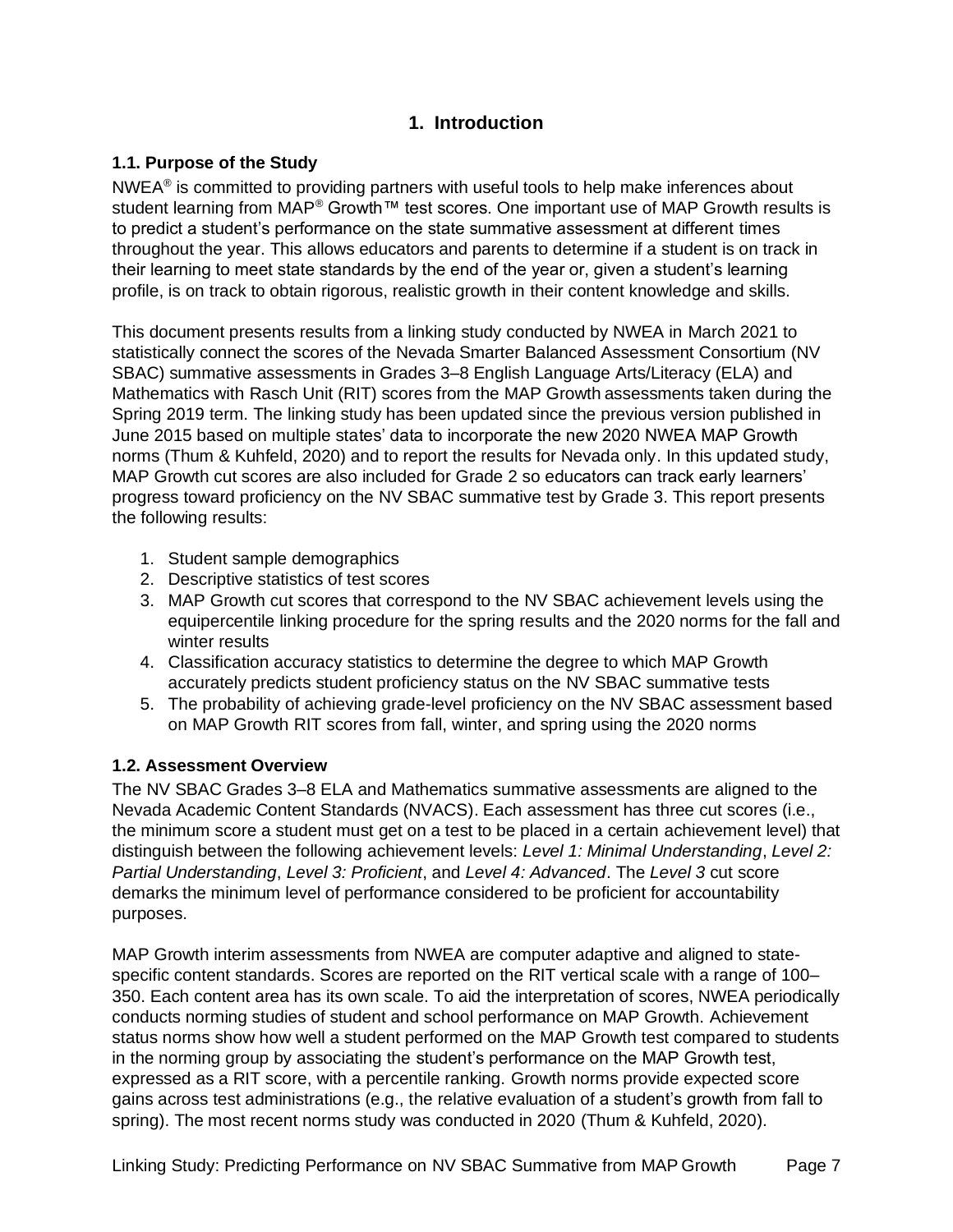# **2. Methods**

# <span id="page-7-1"></span><span id="page-7-0"></span>**2.1. Data Collection**

This linking study is based on data from the Spring 2019 administrations of the MAP Growth and NV SBAC assessments. NWEA recruited Nevada districts to participate in the study by sharing their student and score data for the target term. Districts also gave NWEA permission to access students' associated MAP Growth scores from the NWEA in-house database.<sup>2</sup> Once state score information was received by NWEA, each student's state testing record was matched to their MAP Growth score by using the student's first and last names, date of birth, student ID, and other available identifying information. Only students who took both the MAP Growth and NV SBAC assessments in Spring 2019 were included in the study sample.

# <span id="page-7-2"></span>**2.2. Post-Stratification Weighting**

Post-stratification weights were applied to the calculations to ensure that the linking study sample represented the state population in terms of race, sex, and achievement level. These variables were selected because they are correlated with the student's academic achievement within this study and are often provided in the data for the state population. The weighted sample matches the target population as closely as possible on the key demographics and test score characteristics. Specifically, a raking procedure was used to calculate the poststratification weights and improve the representativeness of the sample. Raking uses iterative procedures to obtain weights that match sample marginal distributions to known population margins. The following steps were taken during this process:

- Calculate marginal distributions of race, sex, and achievement level for the sample and population.
- Calculate post-stratification weights with the rake function from the survey package in R (Lumley, 2019).
- Trim the weight if it is not in the range of 0.3 to 3.0.
- Apply the weights to the sample before conducting the linking study analyses.

# <span id="page-7-3"></span>**2.3. MAP Growth Cut Scores**

The equipercentile linking method (Kolen & Brennan, 2004) was used to identify the spring MAP Growth RIT scores that correspond to the spring NV SBAC achievement level cut scores. Spring cuts for Grade 2 were derived based on the cuts for Grade 3 and the 2020 NWEA growth norms. RIT fall and winter cut scores that predict proficiency on the spring NV SBAC summative test were then projected using the 2020 growth norms. Percentile ranks are also provided that show how a nationally representative sample of students in the same grade scored on MAP Growth for each administration, which is an important interpretation of RIT scores. This is useful for understanding (1) how student scores compared to peers nationwide and (2) the relative rigor of a state's achievement level designations for its summative assessment.

The MAP Growth spring cut scores for Grades 3–8 could be calculated using the equipercentile linking method because that data are directly connected to the NV SBAC spring data used in the study. The equipercentile linking procedure matches scores on the two scales that have the same percentile rank (i.e., the proportion of tests at or below each score). For example, let  $x$ represent a score on Test  $X$  (e.g., NV SBAC). Its equipercentile equivalent score on Test  $Y$ 

 $2$  The exception is Clark County that did its own matching and provided NWEA the merged data file.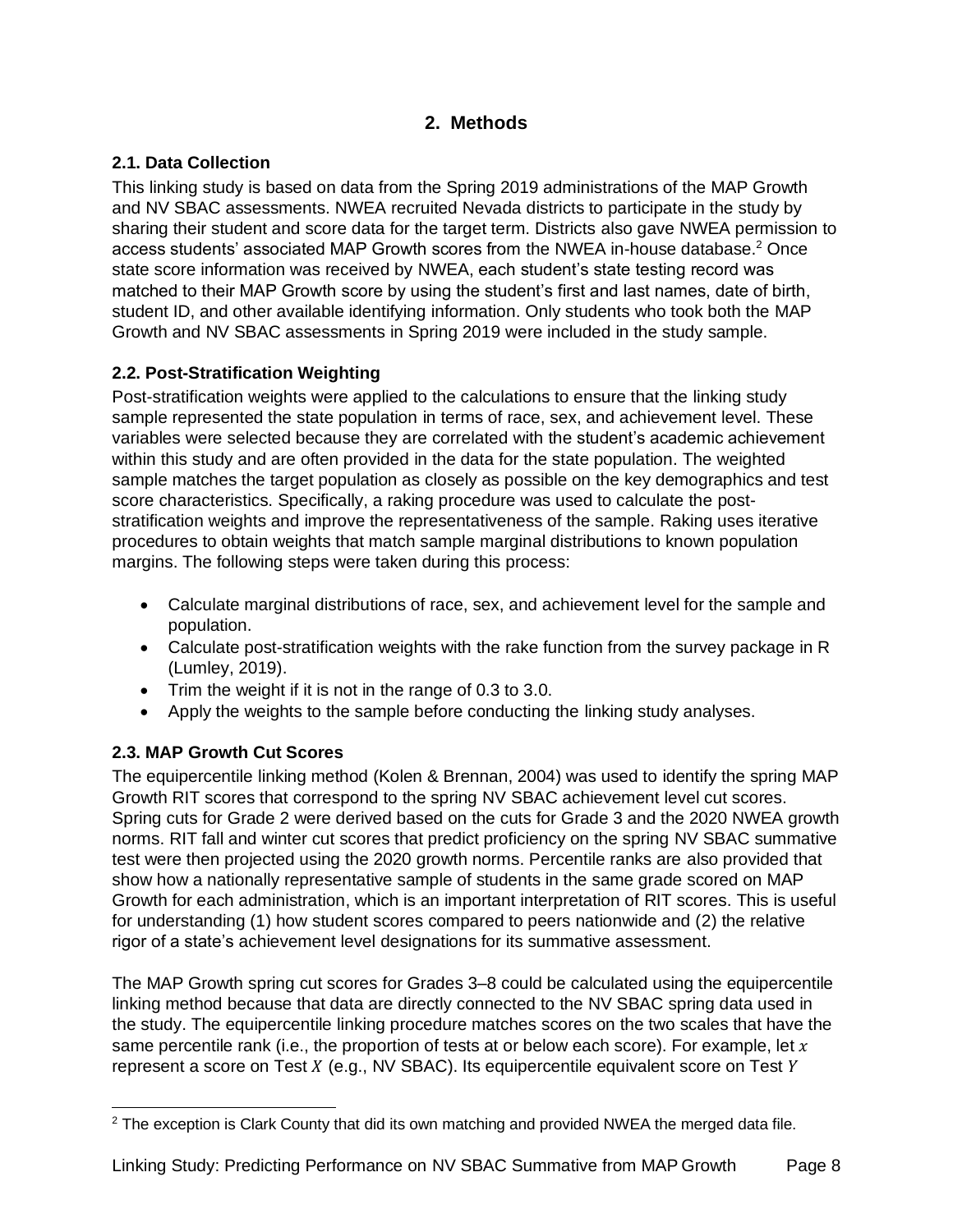(e.g., MAP Growth),  $e_y(x)$ , can be obtained through a cumulative-distribution-based linking function defined in Equation 1:

$$
e_y(x) = G^{-1}[P(x)] \tag{1}
$$

where  $e_y(x)$  is the equipercentile equivalent of score x on NV SBAC on the scale of MAP Growth,  $P(x)$  is the percentile rank of a given score on NV SBAC, and  $G^{-1}$  is the inverse of the percentile rank function for MAP Growth that indicates the score on MAP Growth corresponding to a given percentile. Polynomial loglinear pre-smoothing was applied to reduce irregularities of the score distributions and equipercentile linking curve.

The MAP Growth conditional growth norms provide students' expected score gains across terms, such as growth from fall or winter to spring within the same grade or from spring of a lower grade to the spring of the adjacent higher grade. This information can be used to calculate the fall and winter cut scores for Grades 3–8 and the fall, winter, and spring cut scores for Grade 2. Equation 2 was used to determine the previous term's or grade's MAP Growth score needed to reach the spring cut score, considering the expected growth associated with the previous RIT score:

$$
RIT_{PredSpring} = RIT_{previous} + g \tag{2}
$$

where:

- $\frac{R}{T_{predSpring}}$  is the predicted MAP Growth spring score.
- $RIT_{previous}$  is the previous term's or grade's RIT score.
- $\bullet$   $g$  is the expected growth from the previous RIT (e.g., fall or winter) to the spring RIT.

To derive the spring cut scores for Grade 2, the growth score from spring of one year to the next was used (i.e., the growth score from spring Grade 2 to spring Grade 3). The calculation of fall and winter cuts for Grade 2 followed the same process as the other grades. For example, the growth score from fall to spring in Grade 2 was used to calculate the fall cuts for Grade 2.

### <span id="page-8-0"></span>**2.4. Classification Accuracy**

The degree to which MAP Growth predicts student proficiency status on the NV SBAC tests can be described using classification accuracy statistics based on the MAP Growth spring RIT cut scores that show the proportion of students correctly classified by their RIT scores as proficient (*Level 3* or *Level 4*) or not proficient (*Level 1* or *Level 2*). [Table 2.1](#page-9-1) describes the classification accuracy statistics provided in this report (Pommerich et al., 2004). The results are based on the Spring 2019 MAP Growth and NV SBAC data for the *Level 3* cut score.

Nevada students do not begin taking the NV SBAC assessment until Grade 3, so longitudinal data were collected for the Grade 3 cohort to link the NV SBAC summative assessment to MAP Growth for Grade 2 to calculate the classification accuracy statistics. To accomplish this, 2018– 2019 NV SBAC Grade 3 results were linked to MAP Growth data from Grade 3 students in 2018–2019 and Grade 2 students in 2017–2018. In this way, the data came from the same cohort of students beginning when they were in Grade 2 and continuing through Grade 3.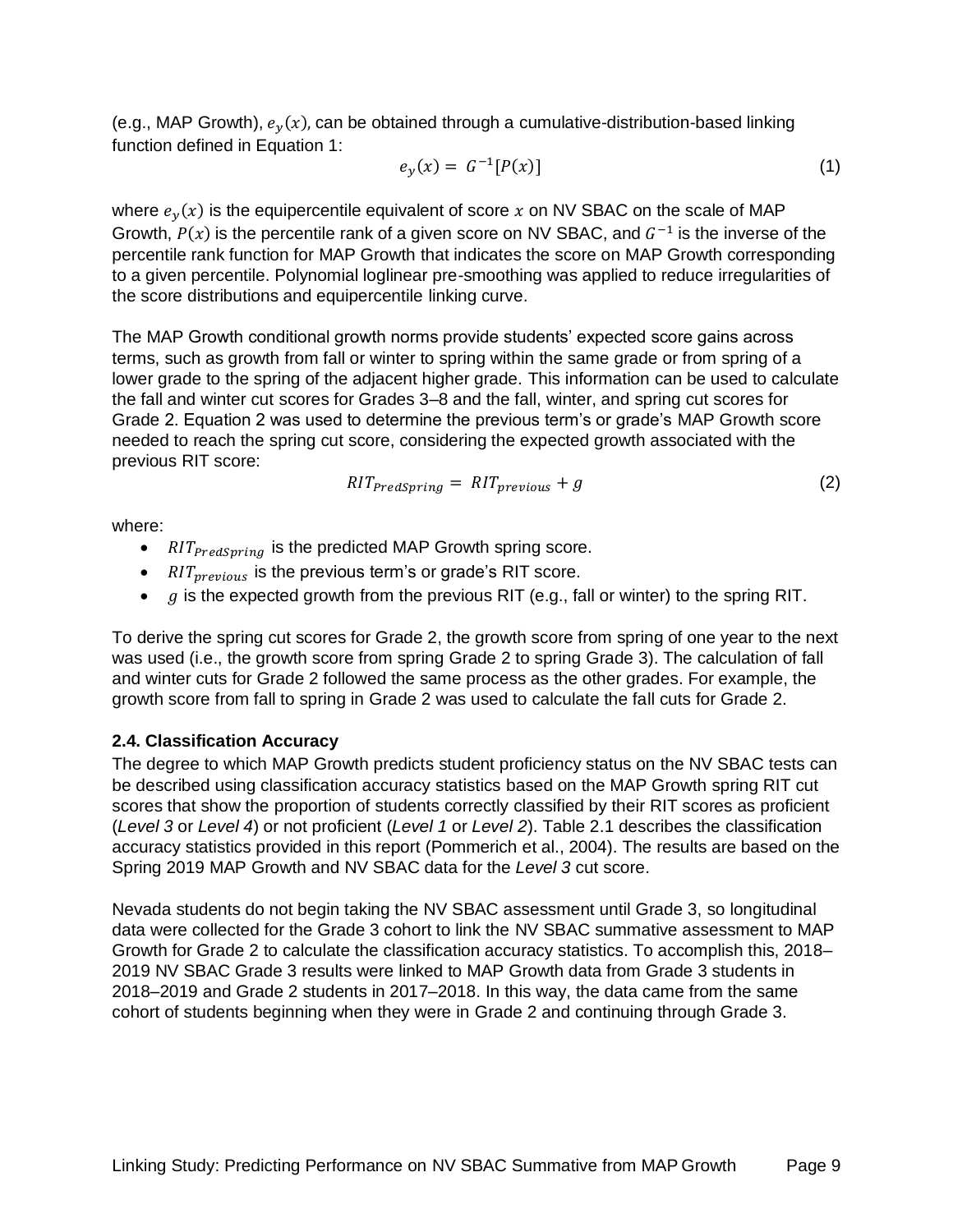| <b>Statistic</b>                                  | Description*                                                           | Interpretation                                                                                                                                                                                        |
|---------------------------------------------------|------------------------------------------------------------------------|-------------------------------------------------------------------------------------------------------------------------------------------------------------------------------------------------------|
| Overall<br>Classification<br><b>Accuracy Rate</b> | $(TP + TN) / (total)$<br>sample size)                                  | Proportion of the study sample whose proficiency classification<br>on the state test was correctly predicted by MAP Growth cut<br>scores                                                              |
| <b>False Negative</b><br>(FN) Rate                | $FN / (FN + TP)$                                                       | Proportion of not-proficient students identified by MAP Growth<br>in those observed as proficient on the state test                                                                                   |
| <b>False Positive</b><br>(FP) Rate                | $FP / (FP + TN)$                                                       | Proportion of proficient students identified by MAP Growth in<br>those observed as not proficient on the state test                                                                                   |
| Sensitivity                                       | $TP / (TP + FN)$                                                       | Proportion of proficient students identified by MAP Growth in<br>those observed as such on the state test                                                                                             |
| Specificity                                       | $TN / (TN + FP)$                                                       | Proportion of not-proficient students identified by MAP Growth<br>in those observed as such on the state test                                                                                         |
| Precision                                         | $TP / (TP + FP)$                                                       | Proportion of observed proficient students on the state test in<br>those identified as such by the MAP Growth test                                                                                    |
| Area Under the<br>Curve (AUC)                     | Area under the<br>receiver operating<br>characteristics<br>(ROC) curve | How well MAP Growth cut scores separate the study sample<br>into proficiency categories that match those from the state test<br>cut scores. An AUC at or above 0.80 is considered "good"<br>accuracy. |

<span id="page-9-1"></span>**Table 2.1. Description of Classification Accuracy Summary Statistics**

 $*FP = false$  positives.  $FN = false$  negatives.  $TP = true$  positives.  $TN = true$  negatives.

#### <span id="page-9-0"></span>**2.5. Proficiency Projection**

In addition to calculating the MAP Growth fall and winter cut scores, the MAP Growth conditional growth norms data were also used to calculate the probability of reaching proficiency on the NV SBAC summative test based on a student's RIT scores from fall, winter, and spring. Equation 3 was used to calculate the probability of a student achieving *Level 3* performance on the NV SBAC summative test based on their fall or winter RIT score:

$$
Pr(Achieving Level 3 in spring | starting RIT) = \Phi\left(\frac{RIT_{previous} + g - RIT_{SpringCut}}{SD}\right) \tag{3}
$$

where:

- $\bullet$   $\Phi$  is a standardized normal cumulative distribution.
- $RIT_{previous}$  is the student's RIT score in fall or winter (or in spring of Grade 2).
- $\bullet$   $g$  is the expected growth from the previous RIT (e.g., fall or winter) to the spring RIT.
- RIT<sub>SprinaCut</sub> is the MAP Growth *Level 3* cut score for spring. For Grade 2, this is the Grade 3 cut score for spring.
- SD is the conditional standard deviation of the expected growth,  $g$ .

Equation 4 was used to estimate the probability of a student achieving *Level 3* performance on the NV SBAC summative test based on their spring RIT score  $(RIT_{\text{spring}}):$ 

$$
Pr(Achieving Level 3 in spring | spring RIT) = \Phi\left(\frac{RIT_{Spring} - RIT_{SpringCut}}{SE}\right)
$$
 (4)

where  $SE$  is the standard error of measurement for MAP Growth.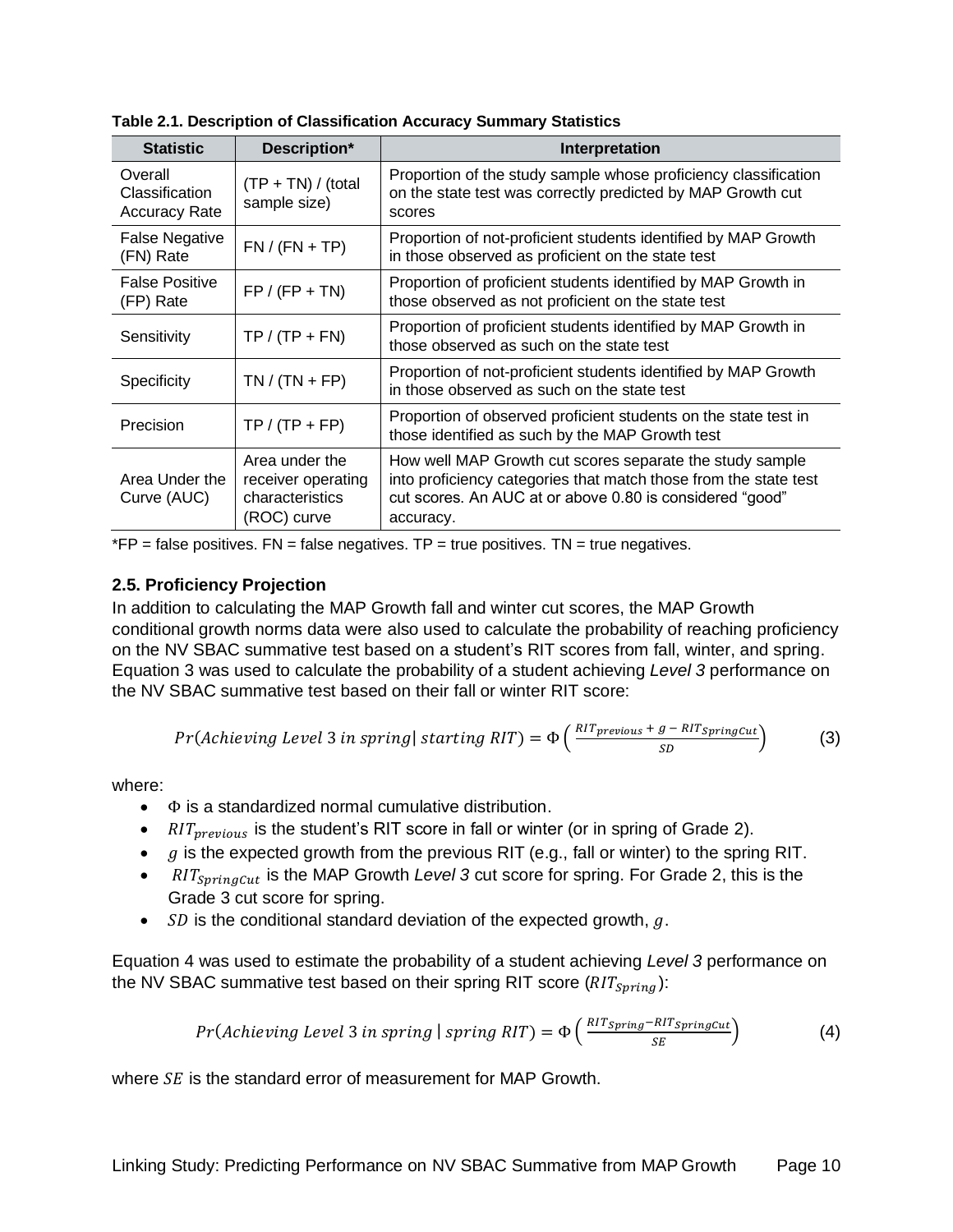### **3. Results**

### <span id="page-10-1"></span><span id="page-10-0"></span>**3.1. Study Sample**

Only students who took both the MAP Growth and NV SBAC assessments in Spring 2019 were included in the study sample. Data used in this study were collected from seven districts and 49 schools in Nevada. [Table 3.1](#page-10-2) presents the demographic distributions of race, sex, and achievement level in the original unweighted study sample. [Table 3.2](#page-11-0) presents the distributions of the student population that took the Spring 2019 NV SBAC summative tests. Since the unweighted data are different from the general NV SBAC population, post-stratification weights were applied to the linking study sample to improve its representativeness. [Table 3.3](#page-12-1) presents the demographic distributions of the sample after weighting, which are almost identical to the NV SBAC student population distributions. The analyses in this study were therefore conducted based on the weighted sample.

| <b>Linking Study Sample (Unweighted)</b> |                             |              |       |       |                    |                |       |  |
|------------------------------------------|-----------------------------|--------------|-------|-------|--------------------|----------------|-------|--|
|                                          |                             |              |       |       | %Students by Grade |                |       |  |
|                                          | <b>Demographic Subgroup</b> | $\mathbf{3}$ | 4     | 5     | 6                  | $\overline{7}$ | 8     |  |
| <b>ELA/Reading</b>                       |                             |              |       |       |                    |                |       |  |
|                                          | <b>Total N</b>              | 3,003        | 2,746 | 3,092 | 3,061              | 2,967          | 2,622 |  |
|                                          | $AI/AN^*$                   | 2.4          | 2.2   | 2.1   | 1.3                | 1.6            | 1.6   |  |
|                                          | Asian                       | 3.0          | 3.7   | 3.0   | 4.1                | 3.7            | 3.5   |  |
|                                          | <b>Black</b>                | 3.8          | 5.4   | 6.0   | 5.2                | 5.7            | 6.2   |  |
| Race                                     | Hispanic                    | 26.6         | 29.9  | 31.5  | 34.5               | 41.2           | 39.7  |  |
|                                          | Multi-Race                  | 8.3          | 8.3   | 6.7   | 6.5                | 7.4            | 6.5   |  |
|                                          | Pacific Islander            | 2.1          | 0.6   | 1.0   | 1.2                | 1.0            | 0.8   |  |
|                                          | White                       | 53.7         | 50.0  | 49.7  | 47.3               | 39.3           | 41.7  |  |
| Sex                                      | Female                      | 49.3         | 47.5  | 47.2  | 49.2               | 48.9           | 49.0  |  |
|                                          | Male                        | 50.7         | 52.5  | 52.8  | 50.8               | 51.1           | 51.0  |  |
|                                          | Level 1                     | 24.0         | 27.7  | 26.2  | 23.2               | 21.8           | 21.0  |  |
| Achievement                              | Level 2                     | 24.4         | 22.0  | 21.1  | 28.4               | 26.4           | 28.5  |  |
| Level                                    | Level 3                     | 23.3         | 26.9  | 30.4  | 33.5               | 38.1           | 36.4  |  |
|                                          | Level 4                     | 28.3         | 23.3  | 22.3  | 14.9               | 13.7           | 14.2  |  |
| <b>Mathematics</b>                       |                             |              |       |       |                    |                |       |  |
|                                          | <b>Total N</b>              | 2,529        | 2,756 | 3,091 | 3,145              | 3,011          | 2,544 |  |
|                                          | AI/AN*                      | 2.8          | 2.2   | 2.2   | 1.3                | 1.6            | 1.6   |  |
|                                          | Asian                       | 3.5          | 3.7   | 3.0   | 4.1                | 3.9            | 3.3   |  |
|                                          | <b>Black</b>                | 4.1          | 5.4   | 6.0   | 4.8                | 5.8            | 6.4   |  |
| Race                                     | Hispanic                    | 27.0         | 29.8  | 31.4  | 34.1               | 39.6           | 38.2  |  |
|                                          | Multi-Race                  | 7.5          | 8.3   | 6.8   | 6.5                | 7.6            | 6.7   |  |
|                                          | Pacific Islander            | 0.7          | 0.6   | 1.0   | 1.1                | 1.0            | 0.9   |  |
|                                          | White                       | 54.5         | 49.9  | 49.6  | 48.0               | 40.6           | 42.9  |  |
| Sex                                      | Female                      | 49.0         | 47.4  | 47.2  | 49.4               | 48.5           | 49.8  |  |
|                                          | Male                        | 51.0         | 52.6  | 52.8  | 50.6               | 51.5           | 50.2  |  |

#### <span id="page-10-2"></span>**Table 3.1. Linking Study Sample Demographics (Unweighted)**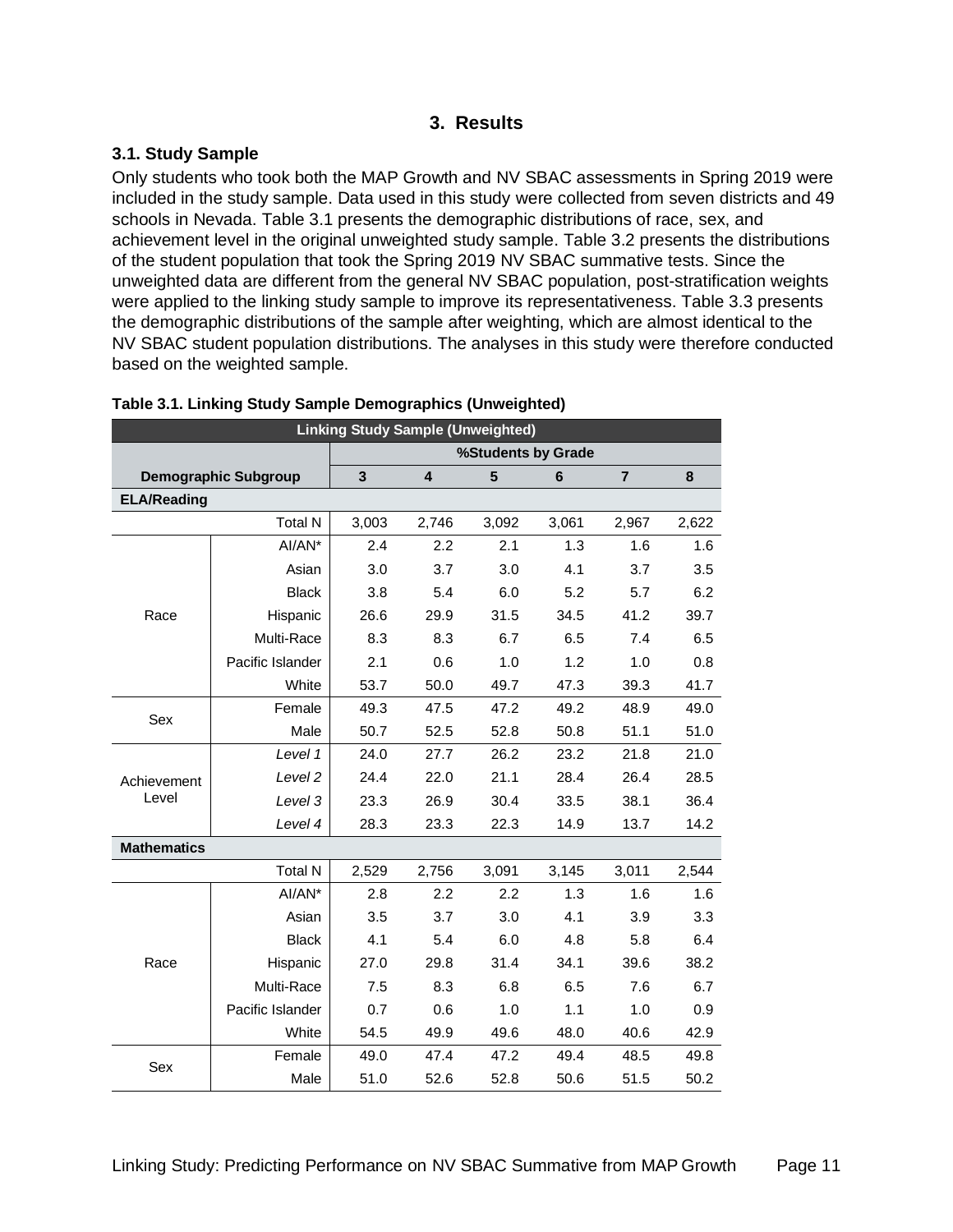| <b>Linking Study Sample (Unweighted)</b> |                             |      |      |      |      |      |      |  |  |  |
|------------------------------------------|-----------------------------|------|------|------|------|------|------|--|--|--|
|                                          | %Students by Grade          |      |      |      |      |      |      |  |  |  |
|                                          | <b>Demographic Subgroup</b> | 3    | 4    | 5    | 6    |      | 8    |  |  |  |
| Achievement<br>Level                     | Level 1                     | 21.9 | 20.2 | 32.4 | 30.0 | 35.4 | 42.3 |  |  |  |
|                                          | Level 2                     | 25.2 | 34.1 | 29.2 | 32.8 | 32.4 | 28.5 |  |  |  |
|                                          | Level 3                     | 31.8 | 29.7 | 19.5 | 22.6 | 20.3 | 17.1 |  |  |  |
|                                          | Level 4                     | 21.1 | 15.9 | 18.9 | 14.6 | 11.8 | 12.0 |  |  |  |

\*AI/AN = American Indian/Alaska Native.

### <span id="page-11-0"></span>**Table 3.2. Spring 2019 NV SBAC Student Population Demographics**

| <b>Spring 2019 NV SBAC Population</b> |                             |                         |        |                    |        |                |        |  |
|---------------------------------------|-----------------------------|-------------------------|--------|--------------------|--------|----------------|--------|--|
|                                       |                             |                         |        | %Students by Grade |        |                |        |  |
|                                       | <b>Demographic Subgroup</b> | $\overline{\mathbf{3}}$ | 4      | 5                  | 6      | $\overline{7}$ | 8      |  |
| <b>ELA</b>                            |                             |                         |        |                    |        |                |        |  |
|                                       | <b>Total N</b>              | 36,431                  | 37,057 | 38,585             | 39,077 | 37,717         | 36,609 |  |
|                                       | AI/AN*                      | 0.8                     | 0.8    | 0.9                | 0.8    | 0.9            | 0.9    |  |
|                                       | Asian                       | 5.0                     | 5.1    | 5.2                | 5.4    | 5.5            | 5.9    |  |
|                                       | <b>Black</b>                | 11.8                    | 11.8   | 11.6               | 11.1   | 11.1           | 11.0   |  |
| Race                                  | Hispanic                    | 42.8                    | 43.1   | 43.1               | 43.7   | 43.5           | 43.4   |  |
|                                       | Multi-Race                  | 7.3                     | 6.9    | 6.6                | 6.7    | 6.2            | 6.0    |  |
|                                       | Pacific Islander            | 1.4                     | 1.4    | 1.5                | 1.5    | 1.5            | 1.6    |  |
|                                       | White                       | 30.9                    | 30.8   | 31.0               | 30.7   | 31.3           | 31.2   |  |
| Sex                                   | Female                      | 49.2                    | 48.9   | 48.4               | 49.0   | 48.9           | 48.8   |  |
|                                       | Male                        | 50.8                    | 51.1   | 51.6               | 51.0   | 51.1           | 51.2   |  |
|                                       | Level 1                     | 27.5                    | 30.0   | 27.5               | 27.3   | 25.2           | 25.8   |  |
| Achievement                           | Level <sub>2</sub>          | 26.2                    | 20.7   | 20.5               | 26.9   | 24.9           | 26.7   |  |
| Level                                 | Level 3                     | 23.3                    | 23.9   | 30.5               | 31.1   | 35.1           | 34.1   |  |
|                                       | Level 4                     | 22.9                    | 25.3   | 21.5               | 14.8   | 14.8           | 13.5   |  |
| <b>Mathematics</b>                    |                             |                         |        |                    |        |                |        |  |
|                                       | <b>Total N</b>              | 36,375                  | 37,015 | 38,557             | 39,038 | 37,706         | 36,565 |  |
|                                       | AI/AN*                      | 0.8                     | 0.8    | 0.9                | 0.8    | 0.9            | 0.8    |  |
|                                       | Asian                       | 5.0                     | 5.1    | 5.2                | 5.4    | 5.5            | 5.9    |  |
|                                       | <b>Black</b>                | 11.8                    | 11.8   | 11.6               | 11.1   | 11.1           | 10.9   |  |
| Race                                  | Hispanic                    | 42.8                    | 43.2   | 43.1               | 43.7   | 43.5           | 43.5   |  |
|                                       | Multi-Race                  | 7.2                     | 6.9    | 6.6                | 6.7    | 6.2            | 6.0    |  |
|                                       | Pacific Islander            | 1.4                     | 1.4    | 1.5                | 1.5    | 1.5            | 1.6    |  |
|                                       | White                       | 30.9                    | 30.9   | 31.0               | 30.7   | 31.2           | 31.3   |  |
| Sex                                   | Female                      | 49.2                    | 48.9   | 48.4               | 49.0   | 48.8           | 48.8   |  |
|                                       | Male                        | 50.8                    | 51.1   | 51.6               | 51.0   | 51.2           | 51.2   |  |
|                                       | Level 1                     | 27.3                    | 23.6   | 35.3               | 35.8   | 39.2           | 44.1   |  |
| Achievement                           | Level 2                     | 24.9                    | 32.5   | 28.0               | 30.0   | 28.4           | 25.6   |  |
| Level                                 | Level 3                     | 29.0                    | 27.5   | 18.1               | 19.3   | 19.0           | 15.2   |  |
|                                       | Level 4                     | 18.9                    | 16.5   | 18.7               | 14.9   | 13.4           | 15.2   |  |

\*AI/AN = American Indian/Alaska Native.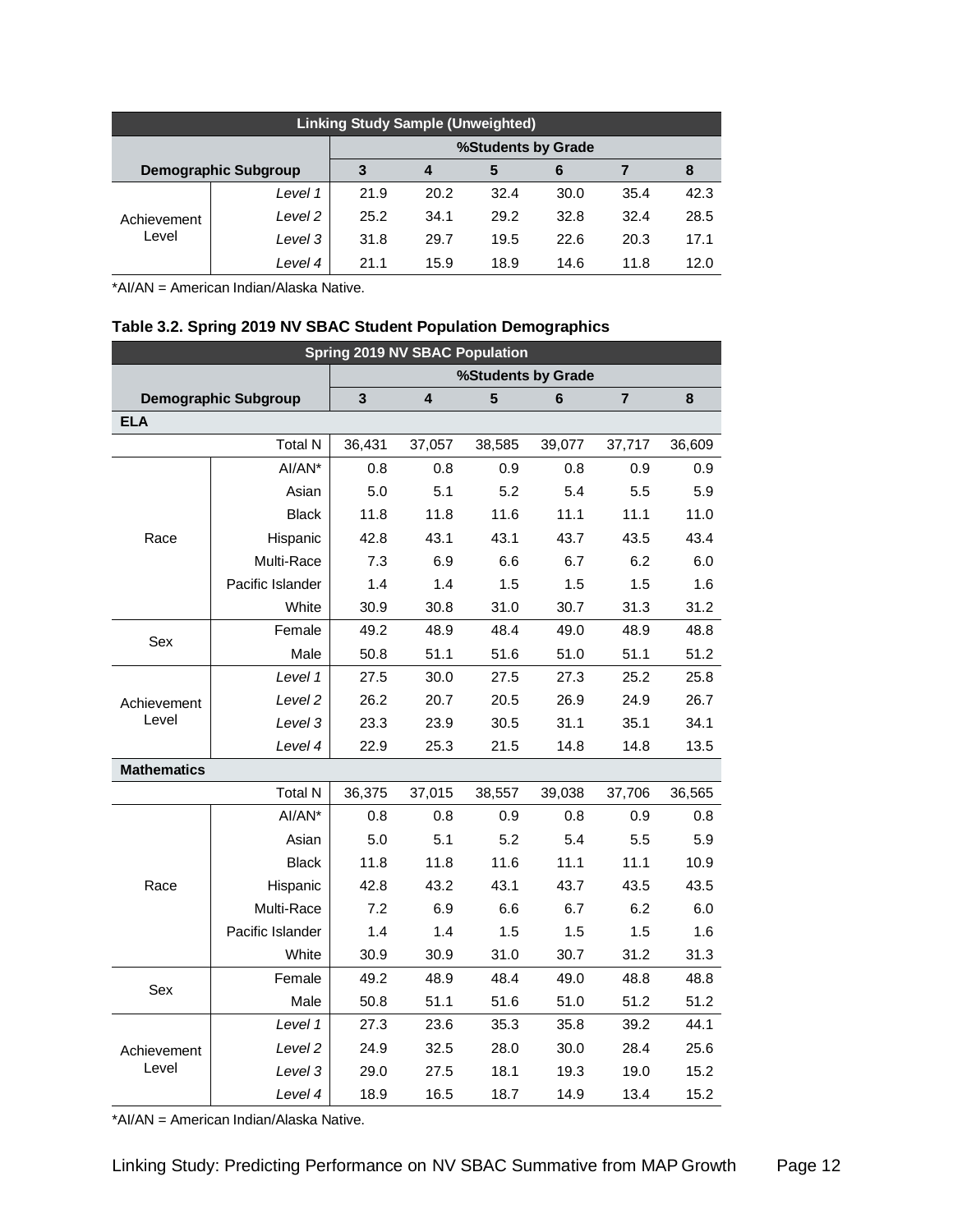| <b>Linking Study Sample (Weighted)</b> |                             |       |       |                    |         |       |       |  |  |
|----------------------------------------|-----------------------------|-------|-------|--------------------|---------|-------|-------|--|--|
|                                        |                             |       |       | %Students by Grade |         |       |       |  |  |
|                                        | <b>Demographic Subgroup</b> | 3     | 4     | 5                  | $\bf 6$ | 7     | 8     |  |  |
| <b>ELA/Reading</b>                     |                             |       |       |                    |         |       |       |  |  |
|                                        | <b>Total N</b>              | 3,000 | 2,743 | 3,092              | 3,064   | 2,967 | 2,625 |  |  |
|                                        | AI/AN*                      | 0.8   | 0.8   | 0.9                | 0.8     | 0.9   | 0.9   |  |  |
|                                        | Asian                       | 5.0   | 5.1   | 5.2                | 5.4     | 5.5   | 5.9   |  |  |
|                                        | <b>Black</b>                | 11.8  | 11.8  | 11.6               | 11.1    | 11.1  | 11.0  |  |  |
| Race                                   | Hispanic                    | 42.8  | 43.1  | 43.1               | 43.7    | 43.5  | 43.4  |  |  |
|                                        | Multi-Race                  | 7.3   | 6.9   | 6.6                | 6.7     | 6.2   | 6.0   |  |  |
|                                        | Pacific Islander            | 1.4   | 1.4   | 1.5                | 1.5     | 1.5   | 1.6   |  |  |
|                                        | White                       | 30.9  | 30.9  | 31.0               | 30.7    | 31.3  | 31.2  |  |  |
| Sex                                    | Female                      | 49.2  | 48.9  | 48.4               | 49.0    | 48.9  | 48.8  |  |  |
|                                        | Male                        | 50.8  | 51.1  | 51.6               | 51.0    | 51.1  | 51.2  |  |  |
|                                        | Level 1                     | 27.5  | 30.0  | 27.5               | 27.3    | 25.2  | 25.8  |  |  |
| Achievement                            | Level 2                     | 26.2  | 20.7  | 20.5               | 26.9    | 24.9  | 26.7  |  |  |
| Level                                  | Level 3                     | 23.3  | 23.9  | 30.5               | 31.1    | 35.1  | 34.1  |  |  |
|                                        | Level 4                     | 22.9  | 25.3  | 21.5               | 14.8    | 14.8  | 13.5  |  |  |
| <b>Mathematics</b>                     |                             |       |       |                    |         |       |       |  |  |
|                                        | <b>Total N</b>              | 2,532 | 2,759 | 3,094              | 3.145   | 3,011 | 2,547 |  |  |
|                                        | AI/AN*                      | 0.8   | 0.8   | 0.9                | 0.8     | 0.9   | 0.8   |  |  |
|                                        | Asian                       | 5.0   | 5.1   | 5.2                | 5.4     | 5.6   | 5.9   |  |  |
|                                        | <b>Black</b>                | 11.8  | 11.8  | 11.6               | 11.1    | 11.1  | 10.9  |  |  |
| Race                                   | Hispanic                    | 42.8  | 43.1  | 43.1               | 43.8    | 43.5  | 43.4  |  |  |
|                                        | Multi-Race                  | 7.2   | 6.9   | 6.6                | 6.7     | 6.2   | 6.0   |  |  |
|                                        | Pacific Islander            | 1.4   | 1.4   | 1.5                | 1.5     | 1.5   | 1.6   |  |  |
|                                        | White                       | 30.9  | 30.9  | 31.0               | 30.7    | 31.3  | 31.3  |  |  |
| Sex                                    | Female                      | 49.2  | 48.9  | 48.4               | 49.0    | 48.8  | 48.8  |  |  |
|                                        | Male                        | 50.8  | 51.1  | 51.6               | 51.0    | 51.2  | 51.2  |  |  |
|                                        | Level 1                     | 27.3  | 23.6  | 35.3               | 35.8    | 39.2  | 44.1  |  |  |
| Achievement                            | Level 2                     | 24.9  | 32.5  | 28.0               | 30.0    | 28.4  | 25.6  |  |  |
| Level                                  | Level 3                     | 29.0  | 27.5  | 18.1               | 19.3    | 19.0  | 15.2  |  |  |
|                                        | Level 4                     | 18.9  | 16.5  | 18.7               | 14.9    | 13.4  | 15.2  |  |  |

### <span id="page-12-1"></span>**Table 3.3. Linking Study Sample Demographics (Weighted)**

\*AI/AN = American Indian/Alaska Native.

#### <span id="page-12-0"></span>**3.2. Descriptive Statistics**

[Table 3.4](#page-13-1) presents descriptive statistics of the MAP Growth and NV SBAC test scores from Spring 2019, including the correlation coefficient (*r*) between them. The correlation coefficients between the scores range from 0.83 to 0.85 for ELA/reading and 0.88 to 0.91 for mathematics. These values indicate a strong relationship among the scores, which is important validity evidence for the claim that MAP Growth scores are good predictors of performance on the NV SBAC summative assessments.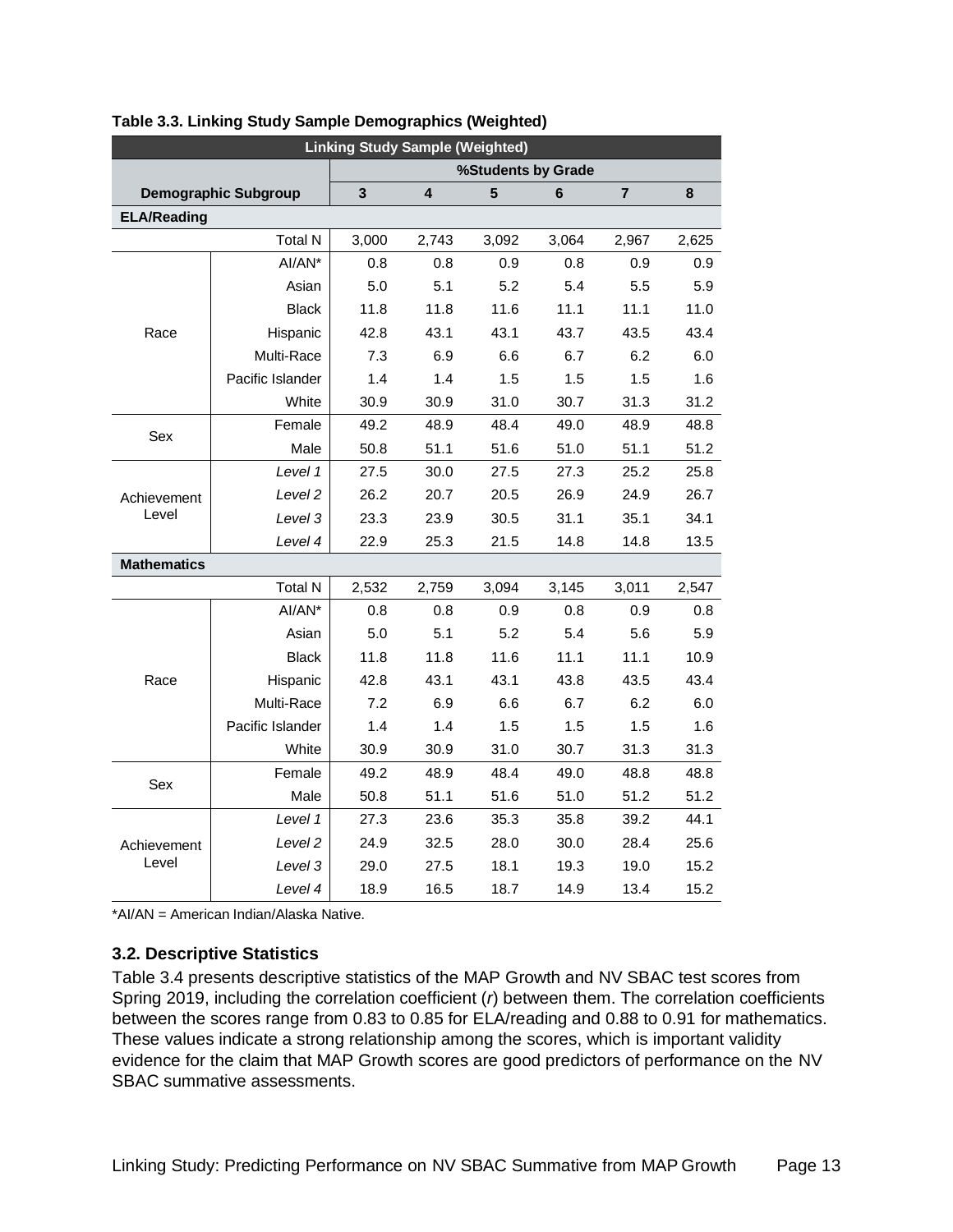|                    |       |      | <b>NV SBAC*</b> |           |      |      | <b>MAP Growth*</b> |           |      |      |
|--------------------|-------|------|-----------------|-----------|------|------|--------------------|-----------|------|------|
| Grade              | N     | r    | <b>Mean</b>     | <b>SD</b> | Min. | Max. | <b>Mean</b>        | <b>SD</b> | Min. | Max. |
| <b>ELA/Reading</b> |       |      |                 |           |      |      |                    |           |      |      |
| 3                  | 3,000 | 0.83 | 2423.4          | 84.9      | 2114 | 2623 | 198.9              | 15.1      | 141  | 236  |
| 4                  | 2,743 | 0.85 | 2466.1          | 88.6      | 2157 | 2663 | 205.3              | 15.5      | 147  | 246  |
| 5                  | 3,092 | 0.83 | 2502.5          | 89.5      | 2208 | 2701 | 210.1              | 15.8      | 148  | 257  |
| 6                  | 3,064 | 0.83 | 2518.8          | 89.9      | 2210 | 2724 | 213.8              | 15.2      | 157  | 267  |
| $\overline{7}$     | 2,967 | 0.83 | 2546.4          | 92.8      | 2258 | 2745 | 216.8              | 15.8      | 157  | 258  |
| 8                  | 2,625 | 0.83 | 2556.6          | 95.7      | 2288 | 2769 | 219.6              | 16.0      | 158  | 262  |
| <b>Mathematics</b> |       |      |                 |           |      |      |                    |           |      |      |
| 3                  | 2,532 | 0.89 | 2427.6          | 81.0      | 2189 | 2621 | 201.4              | 14.1      | 139  | 242  |
| 4                  | 2,759 | 0.90 | 2468.1          | 82.7      | 2204 | 2659 | 210.4              | 15.3      | 140  | 253  |
| 5                  | 3,094 | 0.89 | 2490.6          | 91.2      | 2219 | 2700 | 217.3              | 17.7      | 128  | 277  |
| 6                  | 3,145 | 0.91 | 2504.9          | 98.7      | 2235 | 2748 | 220.7              | 16.1      | 159  | 266  |
| 7                  | 3,011 | 0.90 | 2514.1          | 102.1     | 2250 | 2778 | 223.3              | 17.4      | 165  | 277  |
| 8                  | 2,547 | 0.88 | 2526.1          | 110.3     | 2265 | 2802 | 228.6              | 18.3      | 164  | 287  |

<span id="page-13-1"></span>**Table 3.4. Descriptive Statistics of Test Scores**

 $*SD = standard deviation$ . Min. = minimum. Max. = maximum.

#### <span id="page-13-0"></span>**3.3. MAP Growth Cut Scores**

[Table 3.5](#page-14-0) and [Table 3.6](#page-15-0) present the NV SBAC scale score ranges and the corresponding MAP Growth RIT cut scores and percentile ranges by content area and grade. These tables can be used to predict a student's likely achievement level on the NV SBAC spring assessment when MAP Growth is taken in the fall, winter, or spring. For example, a Grade 3 student who obtained a MAP Growth Reading RIT score of 192 in the fall is likely to achieve *Level 3* performance on the NV SBAC ELA test. A Grade 3 student who obtained a MAP Growth Reading RIT score of 202 in the spring is also likely to achieve *Level 3* performance on the NV SBAC summative assessment. The spring cut score is higher than the fall cut score because growth is expected between fall and spring as students receive more instruction during the school year.

Within this report, the cut scores for fall and winter are derived from the spring cuts and the typical growth scores from fall-to-spring or winter-to-spring. The typical growth scores are based on the default instructional weeks most encountered for each term (Weeks 4, 20, and 32 for fall, winter, and spring, respectively). Since instructional weeks often vary by district, the cut scores in this report may differ slightly from the MAP Growth score reports that reflect instructional weeks set by partners. If the actual instructional weeks deviate from the default ones, a student's projected achievement level could be different from the generic projection presented in this document. Partners are therefore encouraged to use the projected achievement level in students' score reports since they reflect the specific instructional weeks set by partners.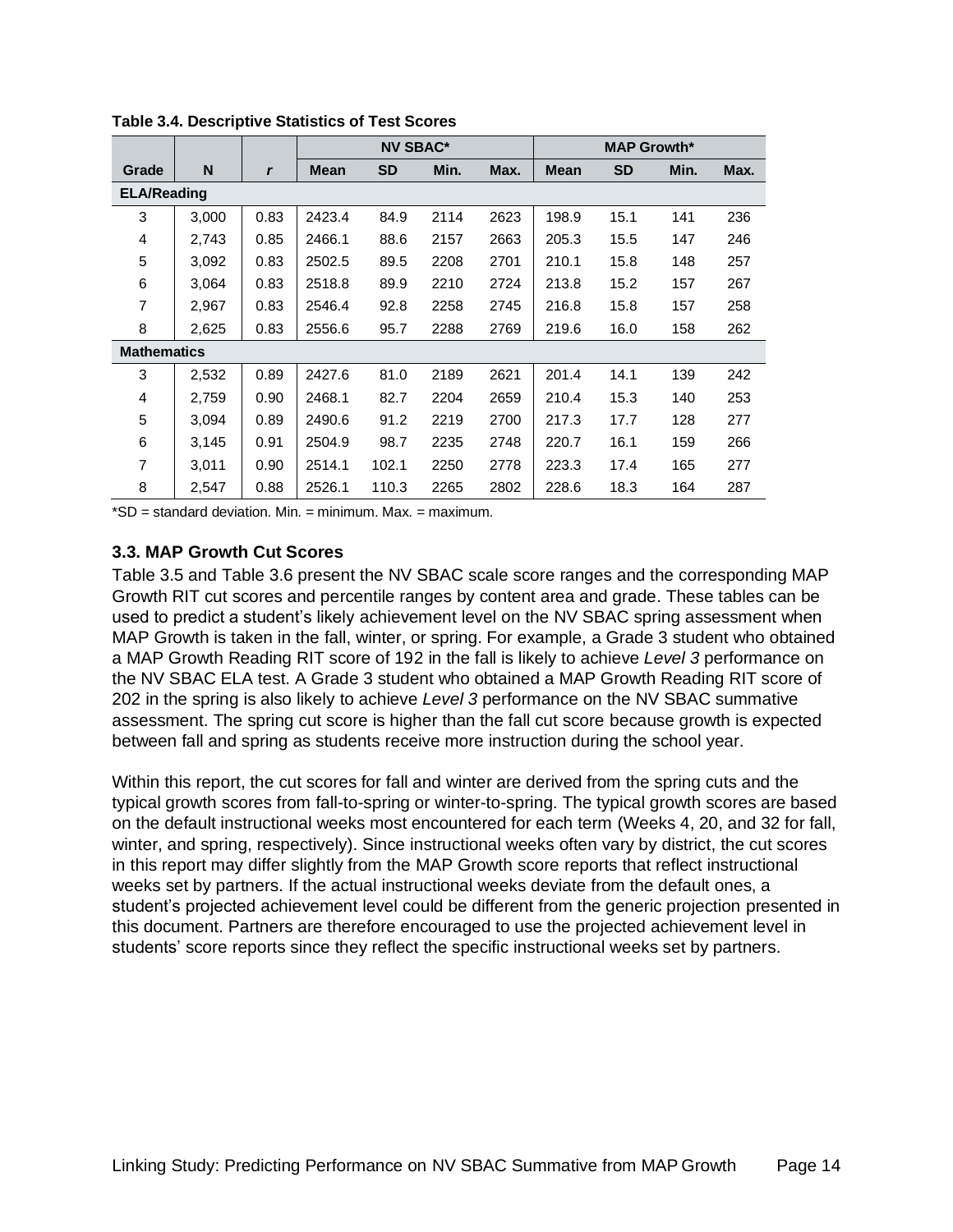| <b>NV SBAC ELA</b> |             |                   |             |                            |             |                   |             |                   |  |  |
|--------------------|-------------|-------------------|-------------|----------------------------|-------------|-------------------|-------------|-------------------|--|--|
| Grade              |             | Level 1           |             | Level <sub>2</sub>         | Level 3     |                   |             | Level 4           |  |  |
| 3                  |             | 2114-2366         |             | 2367-2431                  | 2432-2489   |                   | 2490-2623   |                   |  |  |
| 4                  |             | 2131-2415         |             | 2416-2472                  |             | 2473-2532         | 2533-2663   |                   |  |  |
| 5                  |             | 2201-2441         |             | 2442-2501                  |             | 2502-2581         |             | 2582-2701         |  |  |
| 6                  |             | 2210-2456         |             | 2457-2530                  |             | 2531-2617         |             | 2618-2724         |  |  |
| 7                  |             | 2258-2478         |             | 2479-2551                  |             | 2552-2648         |             | 2649-2745         |  |  |
| 8                  |             | 2288-2486         |             | 2487-2566                  |             | 2567-2667         |             | 2668-2769         |  |  |
|                    |             |                   |             | <b>MAP Growth Reading*</b> |             |                   |             |                   |  |  |
|                    |             | Level 1           |             | Level <sub>2</sub>         |             | Level 3           |             | Level 4           |  |  |
| Grade              | <b>RIT</b>  | <b>Percentile</b> | <b>RIT</b>  | <b>Percentile</b>          | <b>RIT</b>  | <b>Percentile</b> | <b>RIT</b>  | <b>Percentile</b> |  |  |
| Fall               |             |                   |             |                            |             |                   |             |                   |  |  |
| $\boldsymbol{2}$   | 100-163     | $1 - 28$          | 164-179     | $29 - 68$                  | 180-189     | 69-87             | 190-350     | 88-99             |  |  |
| 3                  | 100-178     | $1 - 31$          | 179-191     | $32 - 62$                  | 192-200     | $63 - 80$         | $201 - 350$ | $81 - 99$         |  |  |
| 4                  | 100-189     | $1 - 34$          | 190-199     | $35 - 57$                  | $200 - 208$ | $58 - 76$         | 209-350     | 77-99             |  |  |
| 5                  | 100-193     | $1 - 25$          | 194-205     | $26 - 53$                  | $206 - 217$ | $54 - 79$         | 218-350     | 80-99             |  |  |
| 6                  | 100-197     | $1 - 22$          | 198-211     | $23 - 53$                  | $212 - 225$ | $54 - 82$         | 226-350     | 83-99             |  |  |
| $\overline{7}$     | 100-200     | $1 - 20$          | $201 - 214$ | $21 - 51$                  | $215 - 229$ | $52 - 82$         | 230-350     | 83-99             |  |  |
| 8                  | 100-204     | $1 - 21$          | 205-218     | $22 - 51$                  | 219-233     | $52 - 82$         | 234-350     | 83-99             |  |  |
| Winter             |             |                   |             |                            |             |                   |             |                   |  |  |
| $\overline{c}$     | 100-172     | $1 - 28$          | 173-187     | $29 - 66$                  | 188-196     | $67 - 84$         | 197-350     | 85-99             |  |  |
| 3                  | 100-186     | $1 - 32$          | 187-198     | $33 - 61$                  | 199-206     | $62 - 78$         | 207-350     | 79-99             |  |  |
| 4                  | 100-195     | $1 - 33$          | 196-205     | $34 - 58$                  | $206 - 213$ | $59 - 75$         | 214-350     | 76-99             |  |  |
| 5                  | 100-199     | $1 - 27$          | 200-209     | $28 - 51$                  | $210 - 221$ | $52 - 78$         | 222-350     | 79-99             |  |  |
| 6                  | 100-202     | $1 - 24$          | 203-215     | $25 - 54$                  | $216 - 227$ | $55 - 80$         | 228-350     | $81 - 99$         |  |  |
| $\overline{7}$     | $100 - 204$ | $1 - 22$          | 205-217     | $23 - 51$                  | $218 - 231$ | $52 - 81$         | 232-350     | 82-99             |  |  |
| 8                  | 100-207     | $1 - 22$          | 208-221     | $23 - 53$                  | 222-234     | $54 - 80$         | 235-350     | $81 - 99$         |  |  |
| <b>Spring</b>      |             |                   |             |                            |             |                   |             |                   |  |  |
| 2                  | 100-177     | $1 - 30$          | 178-191     | $31 - 65$                  | $192 - 200$ | 66-83             | $201 - 350$ | 84-99             |  |  |
| 3                  | 100-190     | $1 - 34$          | 191-201     | $35 - 61$                  | $202 - 209$ | $62 - 78$         | 210-350     | 79-99             |  |  |
| 4                  | 100-198     | $1 - 35$          | 199-207     | $36 - 57$                  | $208 - 215$ | $58 - 74$         | 216-350     | 75-99             |  |  |
| 5                  | $100 - 201$ | $1 - 28$          | 202-211     | $29 - 52$                  | $212 - 222$ | $53 - 76$         | 223-350     | $77 - 99$         |  |  |
| 6                  | 100-204     | $1 - 25$          | 205-216     | $26 - 53$                  | $217 - 228$ | $54 - 79$         | 229-350     | 80-99             |  |  |
| $\overline{7}$     | 100-206     | $1 - 23$          | 207-218     | $24 - 51$                  | 219-232     | $52 - 80$         | 233-350     | $81 - 99$         |  |  |
| 8                  | 100-209     | $1 - 23$          | 210-222     | $24 - 52$                  | 223-235     | $53 - 79$         | 236-350     | $80 - 99$         |  |  |

<span id="page-14-0"></span>**Table 3.5. MAP Growth Cut Scores—ELA/Reading**

\*Cut scores for fall and winter are derived from the spring cuts and growth norms based on the typical instructional weeks. Spring cut scores for Grade 2 were derived from the Grade 3 cuts using the growth norms. Bolded numbers indicate the cut scores considered to be at least proficient for accountability purposes.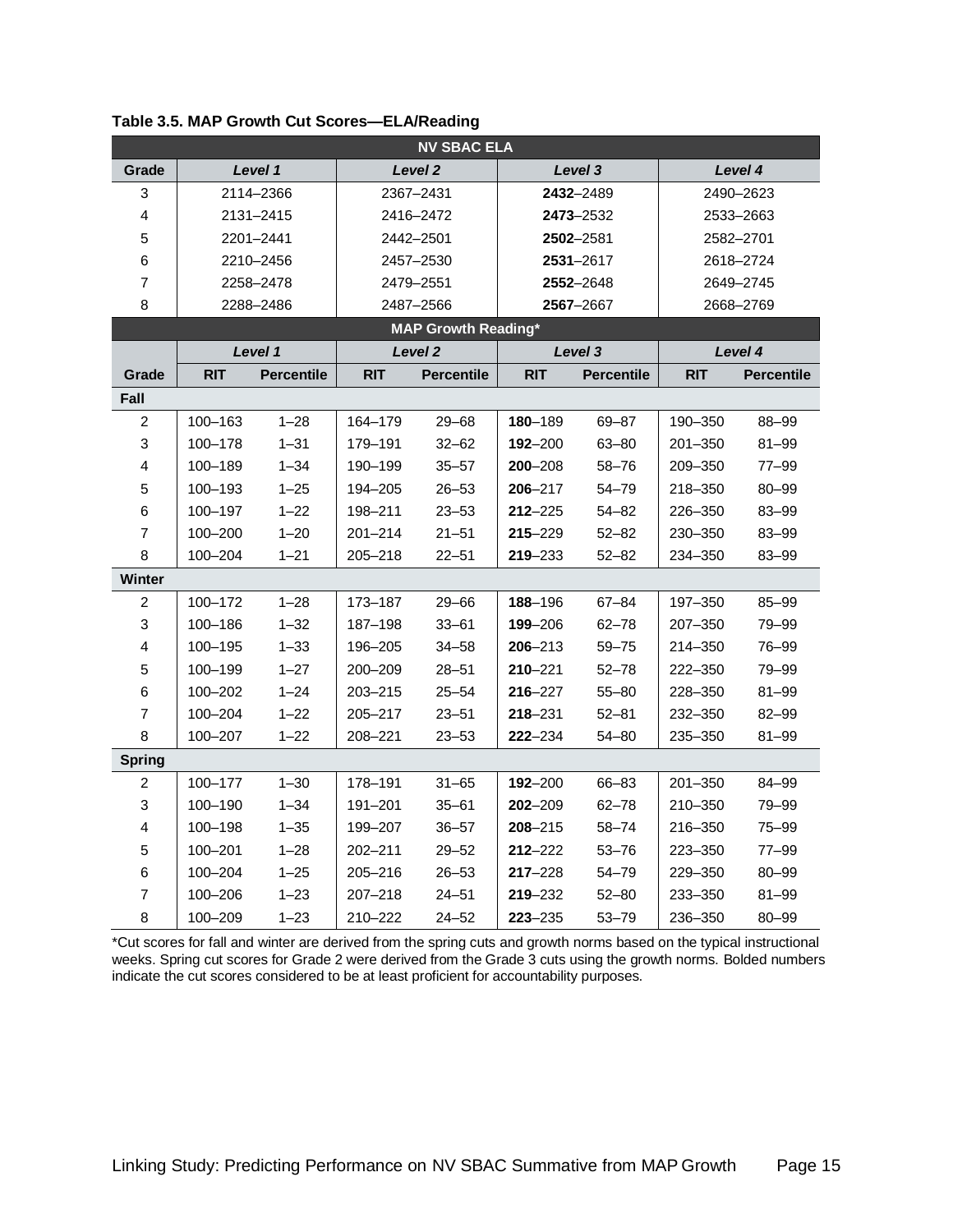|                |             |                   |             | <b>NV SBAC Mathematics</b>     |             |                   |             |                   |
|----------------|-------------|-------------------|-------------|--------------------------------|-------------|-------------------|-------------|-------------------|
| Grade          |             | Level 1           |             | Level <sub>2</sub>             |             | Level 3           |             | Level 4           |
| 3              |             | 2189-2380         |             | 2381-2435                      |             | 2436-2500         |             | 2501-2621         |
| 4              |             | 2204-2410         |             | 2411-2484                      |             | 2485-2548         |             | 2549-2659         |
| 5              |             | 2219-2454         |             | 2455-2527                      |             | 2528-2578         |             | 2579-2700         |
| 6              |             | 2235-2472         |             | 2473-2551                      |             | 2552-2609         |             | 2610-2748         |
| $\overline{7}$ |             | 2250-2483         |             | 2484-2566                      |             | 2567-2634         |             | 2635-2778         |
| 8              |             | 2265-2503         |             | 2504-2585                      |             | 2586-2652         |             | 2653-2802         |
|                |             |                   |             | <b>MAP Growth Mathematics*</b> |             |                   |             |                   |
|                |             | Level 1           |             | Level <sub>2</sub>             |             | Level 3           |             | Level 4           |
| Grade          | <b>RIT</b>  | <b>Percentile</b> | <b>RIT</b>  | <b>Percentile</b>              | <b>RIT</b>  | <b>Percentile</b> | <b>RIT</b>  | <b>Percentile</b> |
| Fall           |             |                   |             |                                |             |                   |             |                   |
| $\overline{c}$ | 100-167     | $1 - 28$          | 168-177     | $29 - 58$                      | 178-188     | $59 - 85$         | 189-350     | 86-99             |
| 3              | 100-181     | $1 - 31$          | 182-189     | $32 - 54$                      | $190 - 200$ | $55 - 81$         | 201-350     | 82-99             |
| 4              | 100-189     | $1 - 24$          | 190-202     | $25 - 58$                      | $203 - 213$ | $59 - 83$         | 214-350     | 84-99             |
| 5              | 100-201     | $1 - 31$          | 202-214     | $32 - 64$                      | $215 - 222$ | $65 - 81$         | 223-350     | 82-99             |
| 6              | 100-206     | $1 - 31$          | $207 - 219$ | $32 - 62$                      | $220 - 229$ | $63 - 82$         | 230-350     | 83-99             |
| 7              | 100-212     | $1 - 33$          | 213-224     | 34-60                          | 225-235     | $61 - 81$         | 236-350     | 82-99             |
| 8              | 100-220     | $1 - 41$          | $221 - 232$ | $42 - 66$                      | $233 - 243$ | $67 - 83$         | 244-350     | 84-99             |
| Winter         |             |                   |             |                                |             |                   |             |                   |
| $\overline{c}$ | 100-176     | $1 - 28$          | 177-186     | $29 - 58$                      | $187 - 196$ | $59 - 83$         | 197-350     | 84-99             |
| 3              | 100-189     | $1 - 31$          | 190-197     | $32 - 54$                      | 198-207     | $55 - 80$         | 208-350     | $81 - 99$         |
| 4              | 100-196     | $1 - 26$          | 197-209     | $27 - 59$                      | $210 - 220$ | $60 - 83$         | $221 - 350$ | 84-99             |
| 5              | 100-207     | $1 - 33$          | 208-220     | 34-64                          | $221 - 228$ | $65 - 81$         | 229-350     | $82 - 99$         |
| 6              | $100 - 211$ | $1 - 32$          | 212-224     | $33 - 62$                      | 225-234     | $63 - 81$         | 235-350     | 82-99             |
| $\overline{7}$ | $100 - 215$ | $1 - 32$          | 216-228     | $33 - 60$                      | 229-239     | $61 - 80$         | 240-350     | $81 - 99$         |
| 8              | 100-223     | $1 - 41$          | 224-235     | $42 - 65$                      | $236 - 246$ | 66-83             | 247-350     | 84-99             |
| <b>Spring</b>  |             |                   |             |                                |             |                   |             |                   |
| $\overline{c}$ | 100-182     | $1 - 31$          | 183-191     | $32 - 57$                      | $192 - 201$ | $58 - 82$         | 202-350     | 83-99             |
| 3              | 100-194     | $1 - 32$          | 195-202     | $33 - 54$                      | $203 - 212$ | $55 - 79$         | 213-350     | 80-99             |
| 4              | $100 - 200$ | $1 - 26$          | $201 - 213$ | $27 - 58$                      | $214 - 224$ | $59 - 81$         | 225-350     | 82-99             |
| 5              | $100 - 211$ | $1 - 33$          | $212 - 224$ | $34 - 64$                      | $225 - 232$ | $65 - 79$         | 233-350     | 80-99             |
| 6              | 100-214     | $1 - 32$          | 215-227     | $33 - 61$                      | 228-237     | $62 - 80$         | 238-350     | $81 - 99$         |
| 7              | $100 - 218$ | $1 - 33$          | 219-231     | $34 - 60$                      | $232 - 242$ | $61 - 80$         | 243-350     | $81 - 99$         |
| 8              | $100 - 225$ | $1 - 40$          | 226-237     | $41 - 64$                      | $238 - 248$ | $65 - 82$         | 249-350     | 83-99             |

<span id="page-15-0"></span>**Table 3.6. MAP Growth Cut Scores—Mathematics**

\*Cut scores for fall and winter are derived from the spring cuts and growth norms based on the typical instructional weeks. Spring cut scores for Grade 2 were derived from the Grade 3 cuts using the growth norms. Bolded numbers indicate the cut scores considered to be at least proficient for accountability purposes.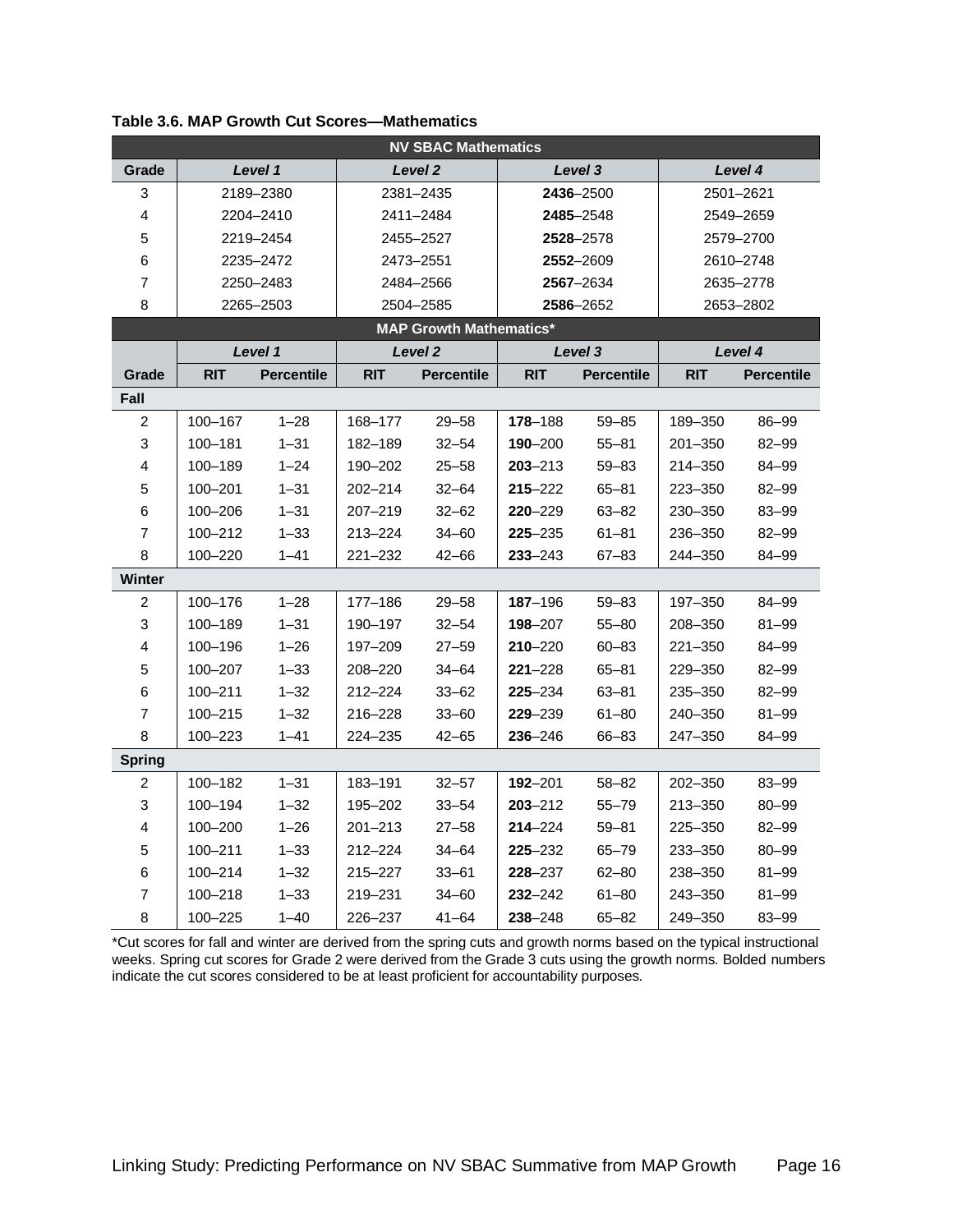### <span id="page-16-0"></span>**3.4. Classification Accuracy**

[Table 3.7](#page-16-2) presents the classification accuracy summary statistics, including the overall classification accuracy rate. These results indicate how well MAP Growth spring RIT scores predict proficiency on the NV SBAC summative tests, providing insight into the predictive validity of MAP Growth. The overall classification accuracy rate ranges from 0.80 to 0.85 for ELA/reading and 0.80 to 0.90 for mathematics. These values suggest that the RIT cut scores are good at classifying students as proficient or not proficient on the NV SBAC summative assessment. For Grade 2, the classification accuracy rate refers to how well the MAP Growth cuts can predict students' proficiency status on NV SBAC in Grade 3.

Although the results show that MAP Growth scores can be used to accurately classify students as likely to be proficient on the NV SBAC summative tests, there is a notable limitation to how these results should be used and interpreted. The NV SBAC and MAP Growth assessments are designed for different purposes and measure slightly different constructs even within the same content area. Therefore, scores on the two tests cannot be assumed to be interchangeable. MAP Growth may not be used as a substitute for the state tests and vice versa.

|                    |       | <b>Cut Score</b>  |                | Class.    | Rate*     |           |                    |                    |                  |      |
|--------------------|-------|-------------------|----------------|-----------|-----------|-----------|--------------------|--------------------|------------------|------|
| Grade              | N     | <b>MAP Growth</b> | <b>NV SBAC</b> | Accuracy* | <b>FP</b> | <b>FN</b> | <b>Sensitivity</b> | <b>Specificity</b> | <b>Precision</b> | AUC* |
| <b>ELA/Reading</b> |       |                   |                |           |           |           |                    |                    |                  |      |
| $\overline{2}$     | 2,655 | 192               | 2432           | 0.80      | 0.19      | 0.20      | 0.80               | 0.81               | 0.83             | 0.89 |
| 3                  | 3,000 | 202               | 2432           | 0.84      | 0.16      | 0.16      | 0.84               | 0.84               | 0.82             | 0.93 |
| 4                  | 2,743 | 208               | 2473           | 0.85      | 0.15      | 0.14      | 0.86               | 0.85               | 0.84             | 0.93 |
| 5                  | 3,092 | 212               | 2502           | 0.85      | 0.16      | 0.14      | 0.86               | 0.84               | 0.85             | 0.93 |
| 6                  | 3,064 | 217               | 2531           | 0.85      | 0.16      | 0.15      | 0.85               | 0.84               | 0.82             | 0.92 |
| 7                  | 2,967 | 219               | 2552           | 0.85      | 0.15      | 0.15      | 0.85               | 0.85               | 0.85             | 0.93 |
| 8                  | 2,625 | 223               | 2567           | 0.84      | 0.15      | 0.17      | 0.83               | 0.85               | 0.83             | 0.92 |
| <b>Mathematics</b> |       |                   |                |           |           |           |                    |                    |                  |      |
| $\overline{2}$     | 1,594 | 192               | 2436           | 0.80      | 0.19      | 0.21      | 0.79               | 0.81               | 0.80             | 0.90 |
| 3                  | 2,532 | 203               | 2436           | 0.87      | 0.16      | 0.10      | 0.90               | 0.84               | 0.83             | 0.95 |
| 4                  | 2,759 | 214               | 2485           | 0.86      | 0.15      | 0.12      | 0.88               | 0.85               | 0.82             | 0.94 |
| 5                  | 3,094 | 225               | 2528           | 0.89      | 0.09      | 0.16      | 0.84               | 0.91               | 0.85             | 0.96 |
| 6                  | 3,145 | 228               | 2552           | 0.89      | 0.09      | 0.14      | 0.86               | 0.91               | 0.84             | 0.96 |
| 7                  | 3,011 | 232               | 2567           | 0.90      | 0.08      | 0.13      | 0.87               | 0.92               | 0.84             | 0.97 |
| 8                  | 2,547 | 238               | 2586           | 0.90      | 0.08      | 0.15      | 0.85               | 0.92               | 0.81             | 0.96 |

<span id="page-16-2"></span>**Table 3.7. Classification Accuracy Results**

 $*$ Class. Accuracy = overall classification accuracy rate. FP = false positives. FN = false negatives. AUC = area under the ROC curve.

### <span id="page-16-1"></span>**3.5. Proficiency Projection**

[Table 3.8](#page-17-0) and [Table 3.9](#page-21-0) present the estimated probability of achieving *Level 3* performance on the NV SBAC summative test based on RIT scores from fall, winter, or spring. "Prob." indicates the probability of obtaining proficient status on the NV SBAC summative test in the spring. For example, a Grade 3 student who obtained a MAP Growth Reading score of 204 in the fall has a 91% chance of reaching the *Level 3* level or higher on the NV SBAC summative test.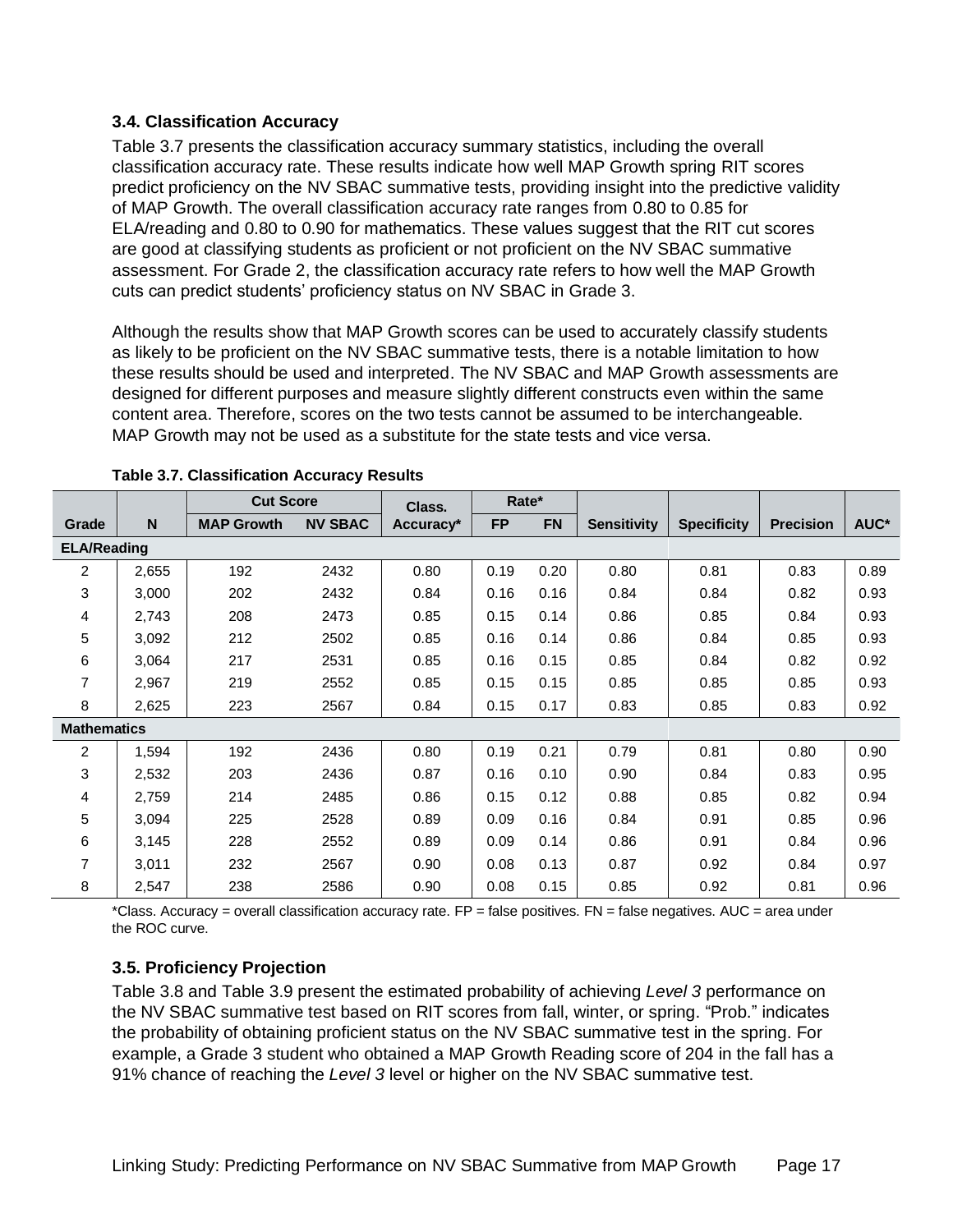| <b>ELA/Reading</b> |              |               |            |                              |        |            |                              |        |               |               |                              |
|--------------------|--------------|---------------|------------|------------------------------|--------|------------|------------------------------|--------|---------------|---------------|------------------------------|
|                    |              |               |            | Fall                         |        |            | Winter                       |        |               | <b>Spring</b> |                              |
|                    | <b>Start</b> | <b>Spring</b> | Fall       | <b>Projected Proficiency</b> |        | Winter     | <b>Projected Proficiency</b> |        | <b>Spring</b> |               | <b>Projected Proficiency</b> |
| Grade              | %ile         | Cut           | <b>RIT</b> | Level 3                      | Prob.  | <b>RIT</b> | Level 3                      | Prob.  | <b>RIT</b>    | Level 3       | Prob.                        |
|                    | 5            | 192           | 147        | No                           | < 0.01 | 156        | No                           | < 0.01 | 160           | No            | < 0.01                       |
| $\overline{c}$     | 10           | 192           | 153        | $\mathsf{No}$                | < 0.01 | 162        | No                           | < 0.01 | 166           | No            | < 0.01                       |
|                    | 15           | 192           | 157        | No                           | < 0.01 | 166        | No                           | < 0.01 | 170           | No            | < 0.01                       |
|                    | 20           | 192           | 160        | No                           | 0.01   | 169        | No                           | < 0.01 | 173           | No            | < 0.01                       |
|                    | 25           | 192           | 162        | No                           | 0.02   | 171        | No                           | < 0.01 | 175           | No            | < 0.01                       |
|                    | 30           | 192           | 164        | No                           | 0.03   | 173        | No                           | < 0.01 | 177           | No            | < 0.01                       |
|                    | 35           | 192           | 166        | No                           | 0.06   | 175        | No                           | 0.01   | 180           | No            | < 0.01                       |
|                    | 40           | 192           | 168        | No                           | 0.09   | 177        | No                           | 0.03   | 182           | No            | < 0.01                       |
|                    | 45           | 192           | 170        | No                           | 0.12   | 179        | No                           | 0.05   | 184           | No            | 0.01                         |
|                    | 50           | 192           | 172        | $\mathsf{No}$                | 0.18   | 181        | No                           | 0.10   | 186           | No            | 0.03                         |
|                    | 55           | 192           | 174        | No                           | 0.25   | 183        | No                           | 0.17   | 188           | No            | 0.11                         |
|                    | 60           | 192           | 176        | No                           | 0.35   | 185        | No                           | 0.29   | 189           | No            | 0.17                         |
|                    | 65           | 192           | 178        | No                           | 0.45   | 187        | No                           | 0.43   | 192           | Yes           | 0.50                         |
|                    | 70           | 192           | 180        | Yes                          | 0.50   | 189        | Yes                          | 0.57   | 194           | Yes           | 0.73                         |
|                    | 75           | 192           | 183        | Yes                          | 0.65   | 191        | Yes                          | 0.71   | 196           | Yes           | 0.89                         |
|                    | 80           | 192           | 185        | Yes                          | 0.75   | 194        | Yes                          | 0.87   | 199           | Yes           | 0.99                         |
|                    | 85           | 192           | 188        | Yes                          | 0.82   | 197        | Yes                          | 0.95   | 202           | Yes           | >0.99                        |
|                    | 90           | 192           | 192        | Yes                          | 0.93   | 200        | Yes                          | 0.99   | 205           | Yes           | >0.99                        |
|                    | 95           | 192           | 197        | Yes                          | 0.98   | 206        | Yes                          | >0.99  | 211           | Yes           | >0.99                        |
|                    | 5            | 202           | 159        | No                           | < 0.01 | 167        | No                           | < 0.01 | 170           | No            | < 0.01                       |
|                    | 10           | 202           | 165        | No                           | < 0.01 | 173        | No                           | < 0.01 | 176           | No            | < 0.01                       |
|                    | 15           | 202           | 169        | No                           | < 0.01 | 177        | No                           | < 0.01 | 180           | No            | < 0.01                       |
|                    | 20           | 202           | 173        | No                           | 0.01   | 180        | No                           | < 0.01 | 183           | No            | < 0.01                       |
|                    | 25           | 202           | 175        | No                           | 0.02   | 183        | No                           | < 0.01 | 186           | No            | < 0.01                       |
|                    | 30           | 202           | 178        | No                           | 0.05   | 185        | No                           | 0.01   | 189           | No            | < 0.01                       |
|                    | 35           | 202           | 180        | No                           | 0.07   | 188        | No                           | 0.03   | 191           | No            | < 0.01                       |
|                    | 40           | 202           | 182        | No                           | 0.11   | 190        | No                           | 0.05   | 193           | No            | < 0.01                       |
|                    | 45           | 202           | 185        | No                           | 0.21   | 192        | No                           | 0.09   | 195           | No            | 0.01                         |
| 3                  | 50           | 202           | 187        | No                           | 0.25   | 194        | No                           | 0.17   | 197           | No            | 0.06                         |
|                    | 55           | 202           | 189        | No                           | 0.34   | 196        | No                           | 0.29   | 199           | No            | 0.17                         |
|                    | 60           | 202           | 191        | $\mathsf{No}$                | 0.45   | 198        | No                           | 0.43   | 201           | No            | 0.38                         |
|                    | 65           | 202           | 193        | Yes                          | 0.55   | 200        | Yes                          | 0.57   | 203           | Yes           | 0.62                         |
|                    | 70           | 202           | 195        | Yes                          | 0.61   | 202        | Yes                          | 0.71   | 206           | Yes           | 0.89                         |
|                    | 75           | 202           | 198        | Yes                          | 0.75   | 205        | Yes                          | 0.87   | 208           | Yes           | 0.97                         |
|                    | 80           | 202           | 201        | Yes                          | 0.86   | 207        | Yes                          | 0.93   | 211           | Yes           | >0.99                        |
|                    | 85           | 202           | 204        | Yes                          | 0.91   | 211        | Yes                          | 0.98   | 214           | Yes           | >0.99                        |
|                    | 90           | 202           | 208        | Yes                          | 0.97   | 215        | Yes                          | >0.99  | 218           | Yes           | >0.99                        |
|                    | 95           | 202           | 214        | Yes                          | 0.99   | 220        | Yes                          | >0.99  | 224           | Yes           | >0.99                        |

<span id="page-17-0"></span>**Table 3.8. Proficiency Projection based on RIT Scores—ELA/Reading**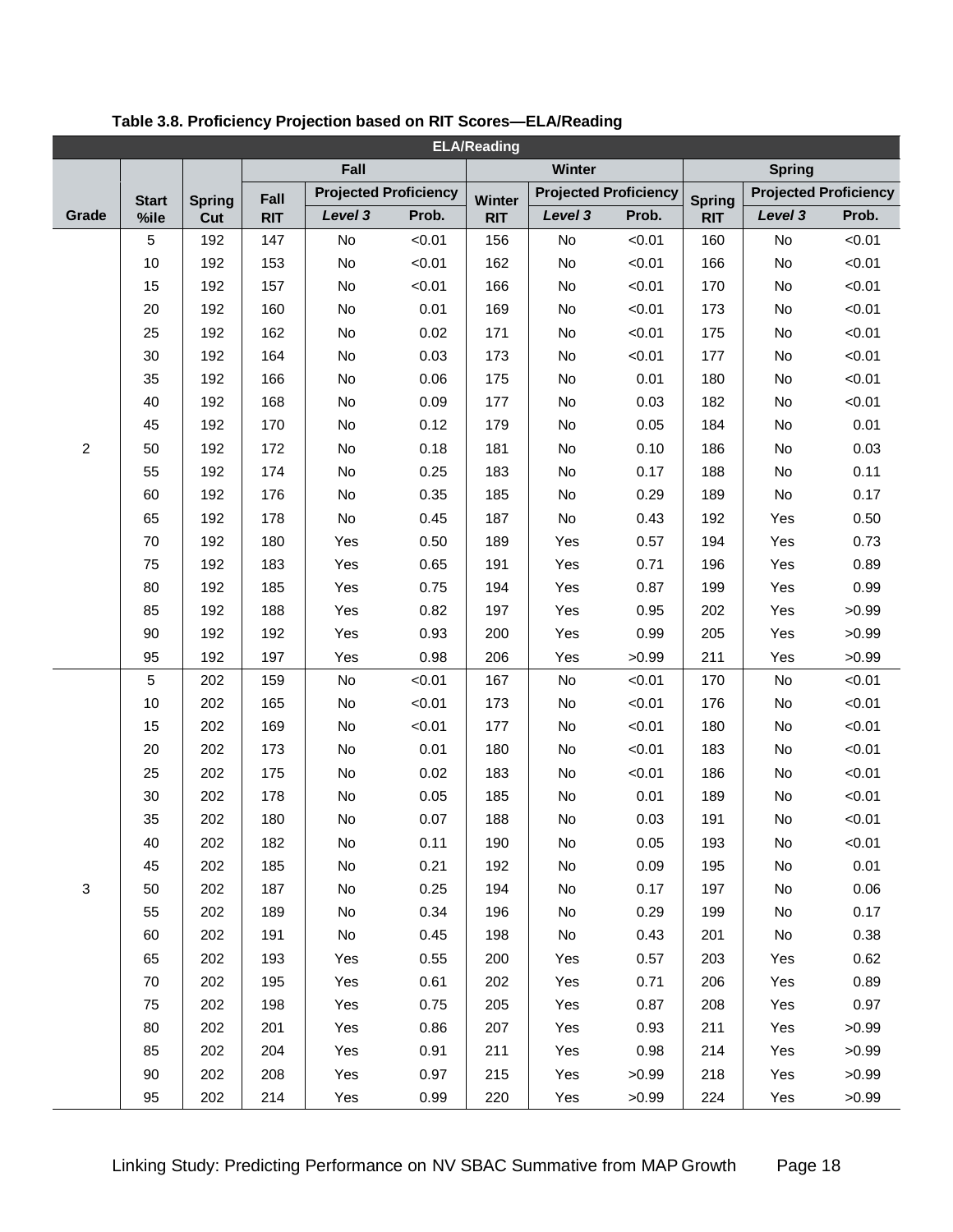| <b>ELA/Reading</b> |                |               |            |                              |        |            |                              |        |               |               |                              |
|--------------------|----------------|---------------|------------|------------------------------|--------|------------|------------------------------|--------|---------------|---------------|------------------------------|
|                    |                |               |            | Fall                         |        |            | Winter                       |        |               | <b>Spring</b> |                              |
|                    | <b>Start</b>   | <b>Spring</b> | Fall       | <b>Projected Proficiency</b> |        | Winter     | <b>Projected Proficiency</b> |        | <b>Spring</b> |               | <b>Projected Proficiency</b> |
| Grade              | %ile           | Cut           | <b>RIT</b> | Level 3                      | Prob.  | <b>RIT</b> | Level 3                      | Prob.  | <b>RIT</b>    | Level 3       | Prob.                        |
|                    | 5              | 208           | 169        | No                           | < 0.01 | 176        | No                           | < 0.01 | 178           | <b>No</b>     | < 0.01                       |
|                    | 10             | 208           | 175        | No                           | < 0.01 | 182        | No                           | < 0.01 | 184           | No            | < 0.01                       |
|                    | 15             | 208           | 179        | No                           | < 0.01 | 186        | No                           | < 0.01 | 188           | No            | < 0.01                       |
|                    | 20             | 208           | 183        | No                           | 0.02   | 189        | No                           | < 0.01 | 191           | No            | < 0.01                       |
|                    | 25             | 208           | 185        | No                           | 0.04   | 192        | No                           | 0.01   | 194           | No            | < 0.01                       |
|                    | 30             | 208           | 188        | No                           | 0.06   | 194        | No                           | 0.02   | 196           | No            | < 0.01                       |
|                    | 35             | 208           | 190        | No                           | 0.11   | 196        | No                           | 0.04   | 199           | No            | < 0.01                       |
|                    | 40             | 208           | 192        | No                           | 0.17   | 198        | No                           | 0.09   | 201           | No            | 0.01                         |
|                    | 45             | 208           | 195        | No                           | 0.24   | 200        | No                           | 0.13   | 203           | No            | 0.06                         |
| 4                  | 50             | 208           | 197        | No                           | 0.34   | 202        | No                           | 0.22   | 205           | No            | 0.17                         |
|                    | 55             | 208           | 199        | No                           | 0.44   | 205        | No                           | 0.42   | 207           | No            | 0.38                         |
|                    | 60             | 208           | 201        | Yes                          | 0.56   | 207        | Yes                          | 0.58   | 209           | Yes           | 0.62                         |
|                    | 65             | 208           | 203        | Yes                          | 0.61   | 209        | Yes                          | 0.72   | 211           | Yes           | 0.83                         |
|                    | 70             | 208           | 205        | Yes                          | 0.71   | 211        | Yes                          | 0.83   | 213           | Yes           | 0.94                         |
|                    | 75             | 208           | 208        | Yes                          | 0.83   | 213        | Yes                          | 0.91   | 216           | Yes           | 0.99                         |
|                    | 80             | 208           | 211        | Yes                          | 0.89   | 216        | Yes                          | 0.97   | 219           | Yes           | >0.99                        |
|                    | 85             | 208           | 214        | Yes                          | 0.95   | 219        | Yes                          | 0.99   | 222           | Yes           | >0.99                        |
|                    | 90             | 208           | 218        | Yes                          | 0.98   | 223        | Yes                          | >0.99  | 226           | Yes           | >0.99                        |
|                    | 95             | 208           | 224        | Yes                          | >0.99  | 229        | Yes                          | >0.99  | 232           | Yes           | >0.99                        |
|                    | $\overline{5}$ | 212           | 178        | No                           | < 0.01 | 183        | No                           | < 0.01 | 185           | No            | < 0.01                       |
|                    | 10             | 212           | 183        | No                           | < 0.01 | 189        | No                           | < 0.01 | 191           | No            | < 0.01                       |
|                    | 15             | 212           | 187        | No                           | 0.01   | 193        | No                           | < 0.01 | 194           | No            | < 0.01                       |
|                    | 20             | 212           | 191        | No                           | 0.04   | 196        | No                           | 0.01   | 198           | No            | < 0.01                       |
|                    | 25             | 212           | 193        | No                           | 0.06   | 198        | No                           | 0.01   | 200           | No            | < 0.01                       |
|                    | 30             | 212           | 196        | No                           | 0.13   | 201        | No                           | 0.04   | 203           | No            | < 0.01                       |
|                    | 35             | 212           | 198        | No                           | 0.17   | 203        | No                           | 0.09   | 205           | No            | 0.01                         |
|                    | 40             | 212           | 200        | No                           | 0.24   | 205        | No                           | 0.17   | 207           | No            | 0.06                         |
|                    | 45             | 212           | 202        | No                           | 0.34   | 207        | No                           | 0.28   | 209           | No            | 0.17                         |
| 5                  | 50             | 212           | 204        | No                           | 0.44   | 209        | No                           | 0.42   | 211           | No            | 0.38                         |
|                    | 55             | 212           | 207        | Yes                          | 0.56   | 211        | Yes                          | 0.58   | 213           | Yes           | 0.62                         |
|                    | 60             | 212           | 209        | Yes                          | 0.66   | 213        | Yes                          | 0.72   | 215           | Yes           | 0.83                         |
|                    | 65             | 212           | 211        | Yes                          | 0.76   | 215        | Yes                          | 0.83   | 217           | Yes           | 0.94                         |
|                    | 70             | 212           | 213        | Yes                          | 0.80   | 217        | Yes                          | 0.87   | 219           | Yes           | 0.99                         |
|                    | 75             | 212           | 216        | Yes                          | 0.89   | 220        | Yes                          | 0.96   | 222           | Yes           | >0.99                        |
|                    | 80             | 212           | 218        | Yes                          | 0.94   | 222        | Yes                          | 0.98   | 224           | Yes           | >0.99                        |
|                    | 85             | 212           | 221        | Yes                          | 0.96   | 226        | Yes                          | >0.99  | 228           | Yes           | >0.99                        |
|                    | 90             | 212           | 225        | Yes                          | 0.99   | 229        | Yes                          | >0.99  | 231           | Yes           | >0.99                        |
|                    | 95             | 212           | 231        | Yes                          | >0.99  | 235        | Yes                          | >0.99  | 237           | Yes           | >0.99                        |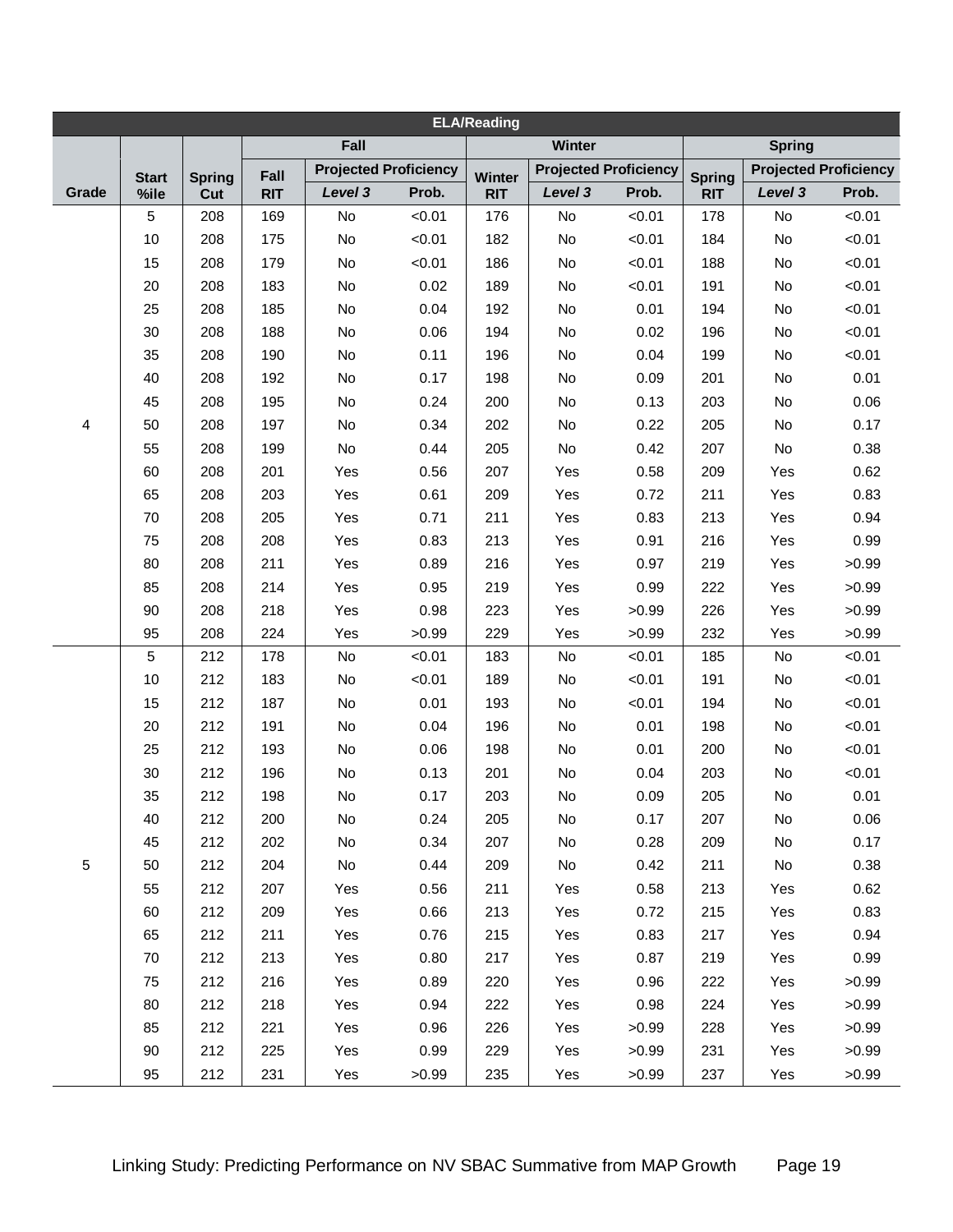| <b>ELA/Reading</b> |                |               |            |                              |        |            |                              |        |               |               |                              |
|--------------------|----------------|---------------|------------|------------------------------|--------|------------|------------------------------|--------|---------------|---------------|------------------------------|
|                    |                |               |            | Fall                         |        |            | Winter                       |        |               | <b>Spring</b> |                              |
|                    | <b>Start</b>   | <b>Spring</b> | Fall       | <b>Projected Proficiency</b> |        | Winter     | <b>Projected Proficiency</b> |        | <b>Spring</b> |               | <b>Projected Proficiency</b> |
| Grade              | %ile           | Cut           | <b>RIT</b> | Level 3                      | Prob.  | <b>RIT</b> | Level 3                      | Prob.  | <b>RIT</b>    | Level 3       | Prob.                        |
|                    | 5              | 217           | 183        | No                           | < 0.01 | 188        | No                           | < 0.01 | 189           | <b>No</b>     | < 0.01                       |
|                    | 10             | 217           | 189        | No                           | < 0.01 | 193        | No                           | < 0.01 | 195           | No            | < 0.01                       |
|                    | 15             | 217           | 193        | No                           | 0.01   | 197        | No                           | < 0.01 | 199           | No            | < 0.01                       |
|                    | 20             | 217           | 196        | No                           | 0.02   | 200        | No                           | < 0.01 | 202           | No            | < 0.01                       |
|                    | 25             | 217           | 199        | No                           | 0.06   | 203        | No                           | 0.01   | 205           | No            | < 0.01                       |
|                    | 30             | 217           | 202        | No                           | 0.10   | 205        | No                           | 0.03   | 207           | No            | < 0.01                       |
|                    | 35             | 217           | 204        | No                           | 0.16   | 208        | No                           | 0.09   | 209           | No            | 0.01                         |
|                    | 40             | 217           | 206        | No                           | 0.24   | 210        | No                           | 0.17   | 211           | No            | 0.03                         |
|                    | 45             | 217           | 208        | No                           | 0.28   | 212        | No                           | 0.28   | 213           | No            | 0.11                         |
| 6                  | 50             | 217           | 210        | No                           | 0.39   | 214        | No                           | 0.42   | 215           | No            | 0.27                         |
|                    | 55             | 217           | 212        | Yes                          | 0.50   | 216        | Yes                          | 0.50   | 217           | Yes           | 0.50                         |
|                    | 60             | 217           | 214        | Yes                          | 0.61   | 218        | Yes                          | 0.65   | 219           | Yes           | 0.73                         |
|                    | 65             | 217           | 217        | Yes                          | 0.72   | 220        | Yes                          | 0.78   | 222           | Yes           | 0.94                         |
|                    | 70             | 217           | 219        | Yes                          | 0.81   | 222        | Yes                          | 0.88   | 224           | Yes           | 0.99                         |
|                    | 75             | 217           | 221        | Yes                          | 0.87   | 225        | Yes                          | 0.96   | 226           | Yes           | >0.99                        |
|                    | 80             | 217           | 224        | Yes                          | 0.92   | 227        | Yes                          | 0.98   | 229           | Yes           | >0.99                        |
|                    | 85             | 217           | 227        | Yes                          | 0.97   | 230        | Yes                          | >0.99  | 232           | Yes           | >0.99                        |
|                    | 90             | 217           | 231        | Yes                          | 0.99   | 234        | Yes                          | >0.99  | 236           | Yes           | >0.99                        |
|                    | 95             | 217           | 237        | Yes                          | >0.99  | 240        | Yes                          | >0.99  | 242           | Yes           | >0.99                        |
|                    | $\overline{5}$ | 219           | 187        | No                           | < 0.01 | 190        | No                           | < 0.01 | 191           | No            | < 0.01                       |
|                    | 10             | 219           | 193        | No                           | < 0.01 | 196        | No                           | < 0.01 | 197           | No            | < 0.01                       |
|                    | 15             | 219           | 197        | No                           | 0.01   | 200        | No                           | < 0.01 | 201           | No            | < 0.01                       |
|                    | 20             | 219           | 200        | No                           | 0.03   | 203        | No                           | < 0.01 | 205           | No            | < 0.01                       |
|                    | 25             | 219           | 203        | No                           | 0.06   | 206        | No                           | 0.02   | 207           | No            | < 0.01                       |
|                    | 30             | 219           | 206        | No                           | 0.12   | 209        | No                           | 0.06   | 210           | No            | < 0.01                       |
|                    | 35             | 219           | 208        | No                           | 0.19   | 211        | No                           | 0.12   | 212           | No            | 0.01                         |
|                    | 40             | 219           | 210        | No                           | 0.28   | 213        | No                           | 0.17   | 214           | No            | 0.06                         |
|                    | 45             | 219           | 212        | No                           | 0.33   | 215        | No                           | 0.28   | 216           | No            | 0.17                         |
| $\overline{7}$     | 50             | 219           | 214        | No                           | 0.44   | 217        | No                           | 0.42   | 218           | No            | 0.38                         |
|                    | 55             | 219           | 216        | Yes                          | 0.56   | 219        | Yes                          | 0.58   | 220           | Yes           | 0.62                         |
|                    | 60             | 219           | 218        | Yes                          | 0.67   | 221        | Yes                          | 0.72   | 223           | Yes           | 0.89                         |
|                    | 65             | 219           | 221        | Yes                          | 0.76   | 223        | Yes                          | 0.83   | 225           | Yes           | 0.97                         |
|                    | 70             | 219           | 223        | Yes                          | 0.84   | 226        | Yes                          | 0.94   | 227           | Yes           | 0.99                         |
|                    | 75             | 219           | 225        | Yes                          | 0.90   | 228        | Yes                          | 0.97   | 229           | Yes           | >0.99                        |
|                    | 80             | 219           | 228        | Yes                          | 0.96   | 231        | Yes                          | 0.99   | 232           | Yes           | >0.99                        |
|                    | 85             | 219           | 231        | Yes                          | 0.98   | 234        | Yes                          | >0.99  | 235           | Yes           | >0.99                        |
|                    | 90             | 219           | 235        | Yes                          | >0.99  | 238        | Yes                          | >0.99  | 239           | Yes           | >0.99                        |
|                    | 95             | 219           | 241        | Yes                          | >0.99  | 244        | Yes                          | >0.99  | 245           | Yes           | >0.99                        |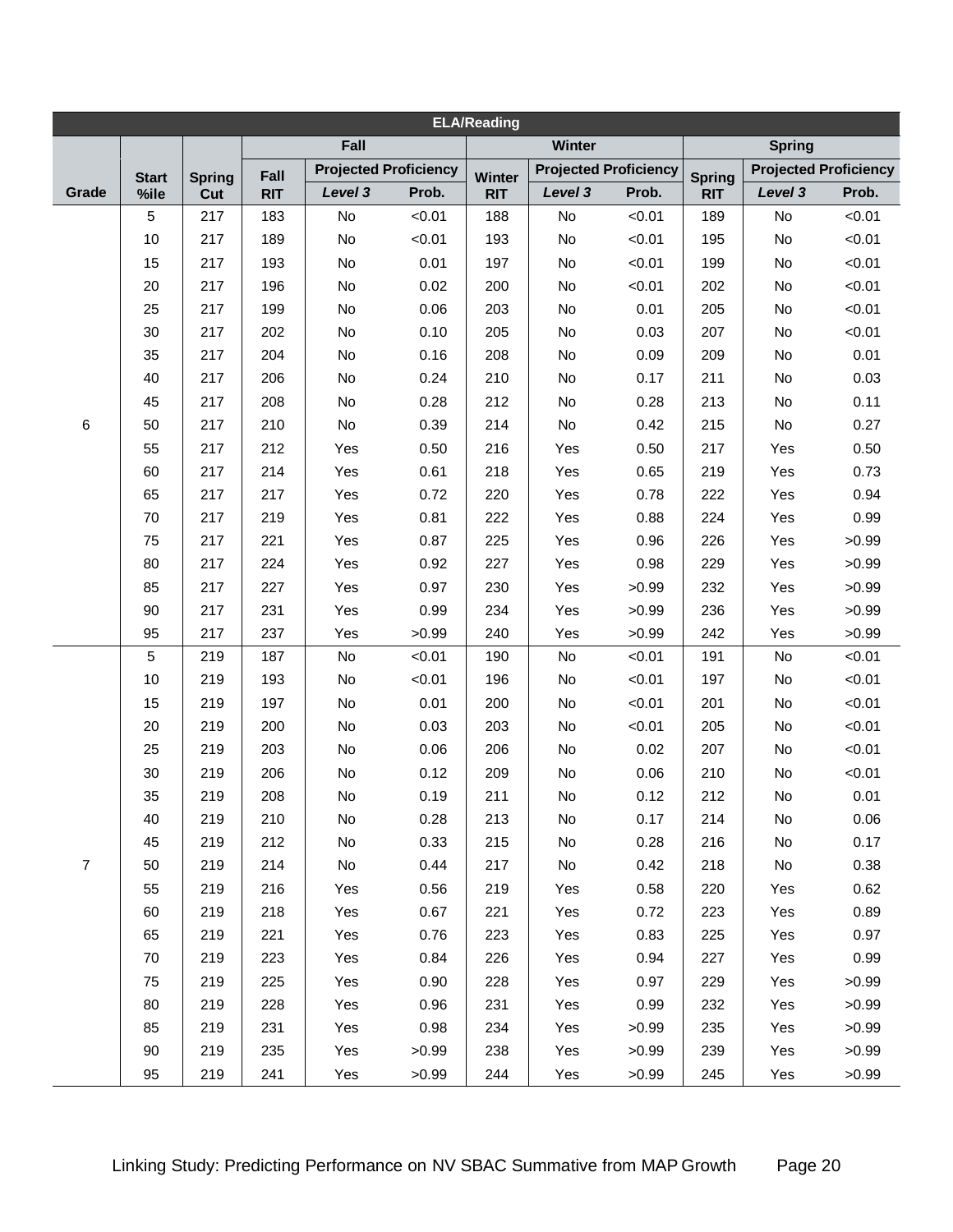|       | <b>ELA/Reading</b> |               |            |                              |        |            |                              |        |               |               |                              |  |  |  |
|-------|--------------------|---------------|------------|------------------------------|--------|------------|------------------------------|--------|---------------|---------------|------------------------------|--|--|--|
|       |                    |               |            | Fall                         |        |            | Winter                       |        |               | <b>Spring</b> |                              |  |  |  |
|       | <b>Start</b>       | <b>Spring</b> | Fall       | <b>Projected Proficiency</b> |        | Winter     | <b>Projected Proficiency</b> |        | <b>Spring</b> |               | <b>Projected Proficiency</b> |  |  |  |
| Grade | %ile               | Cut           | <b>RIT</b> | Level <sub>3</sub>           | Prob.  | <b>RIT</b> | Level 3                      | Prob.  | <b>RIT</b>    | Level 3       | Prob.                        |  |  |  |
|       | 5                  | 223           | 190        | No                           | < 0.01 | 193        | No                           | < 0.01 | 194           | <b>No</b>     | < 0.01                       |  |  |  |
|       | 10                 | 223           | 196        | No                           | < 0.01 | 199        | <b>No</b>                    | < 0.01 | 200           | <b>No</b>     | < 0.01                       |  |  |  |
|       | 15                 | 223           | 200        | No                           | 0.01   | 203        | No.                          | < 0.01 | 204           | No.           | < 0.01                       |  |  |  |
|       | 20                 | 223           | 204        | No                           | 0.03   | 206        | <b>No</b>                    | < 0.01 | 207           | <b>No</b>     | < 0.01                       |  |  |  |
|       | 25                 | 223           | 207        | No                           | 0.06   | 209        | <b>No</b>                    | 0.01   | 210           | <b>No</b>     | < 0.01                       |  |  |  |
|       | 30                 | 223           | 209        | No                           | 0.11   | 212        | <b>No</b>                    | 0.03   | 213           | <b>No</b>     | < 0.01                       |  |  |  |
|       | 35                 | 223           | 211        | No                           | 0.13   | 214        | <b>No</b>                    | 0.06   | 215           | <b>No</b>     | 0.01                         |  |  |  |
|       | 40                 | 223           | 214        | <b>No</b>                    | 0.24   | 216        | No.                          | 0.13   | 217           | No.           | 0.03                         |  |  |  |
|       | 45                 | 223           | 216        | No                           | 0.34   | 218        | No                           | 0.22   | 220           | No            | 0.17                         |  |  |  |
| 8     | 50                 | 223           | 218        | No                           | 0.45   | 221        | <b>No</b>                    | 0.42   | 222           | <b>No</b>     | 0.38                         |  |  |  |
|       | 55                 | 223           | 220        | Yes                          | 0.50   | 223        | Yes                          | 0.58   | 224           | Yes           | 0.62                         |  |  |  |
|       | 60                 | 223           | 222        | Yes                          | 0.61   | 225        | <b>Yes</b>                   | 0.72   | 226           | Yes           | 0.83                         |  |  |  |
|       | 65                 | 223           | 225        | Yes                          | 0.76   | 227        | Yes                          | 0.83   | 228           | Yes           | 0.94                         |  |  |  |
|       | 70                 | 223           | 227        | Yes                          | 0.83   | 229        | <b>Yes</b>                   | 0.91   | 231           | Yes           | 0.99                         |  |  |  |
|       | 75                 | 223           | 230        | Yes                          | 0.89   | 232        | Yes                          | 0.97   | 233           | Yes           | >0.99                        |  |  |  |
|       | 80                 | 223           | 232        | Yes                          | 0.94   | 235        | Yes                          | 0.99   | 236           | Yes           | >0.99                        |  |  |  |
|       | 85                 | 223           | 236        | Yes                          | 0.98   | 238        | <b>Yes</b>                   | >0.99  | 239           | Yes           | >0.99                        |  |  |  |
|       | 90                 | 223           | 240        | Yes                          | >0.99  | 242        | Yes                          | >0.99  | 243           | Yes           | >0.99                        |  |  |  |
|       | 95                 | 223           | 246        | Yes                          | >0.99  | 248        | <b>Yes</b>                   | >0.99  | 249           | Yes           | >0.99                        |  |  |  |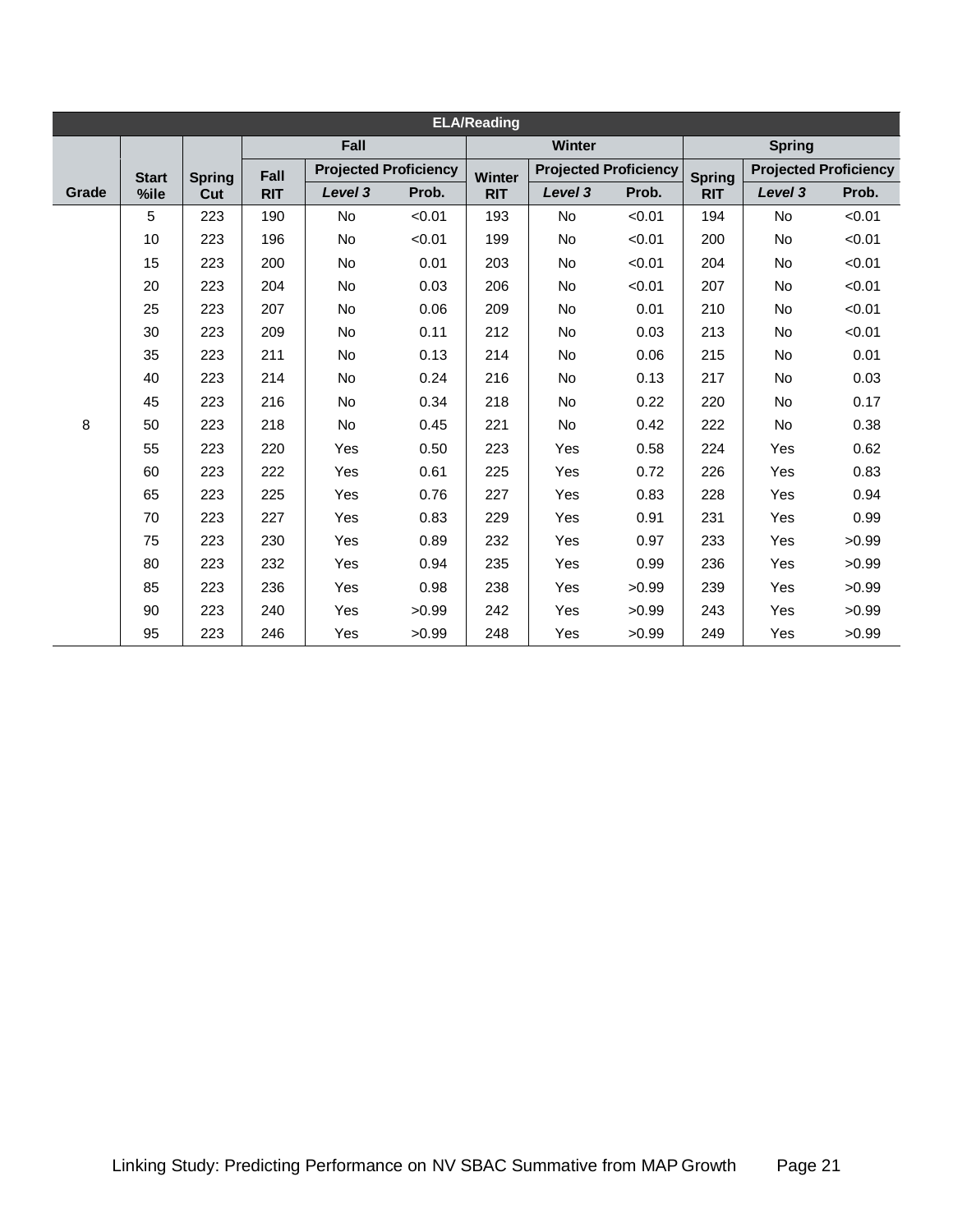| <b>Mathematics</b> |              |               |            |         |                              |               |         |                              |               |               |                              |  |
|--------------------|--------------|---------------|------------|---------|------------------------------|---------------|---------|------------------------------|---------------|---------------|------------------------------|--|
|                    |              |               |            | Fall    |                              |               | Winter  |                              |               | <b>Spring</b> |                              |  |
|                    | <b>Start</b> | <b>Spring</b> | Fall       |         | <b>Projected Proficiency</b> | <b>Winter</b> |         | <b>Projected Proficiency</b> | <b>Spring</b> |               | <b>Projected Proficiency</b> |  |
| Grade              | %ile         | Cut           | <b>RIT</b> | Level 3 | Prob.                        | <b>RIT</b>    | Level 3 | Prob.                        | <b>RIT</b>    | Level 3       | Prob.                        |  |
|                    | 5            | 192           | 154        | No      | < 0.01                       | 163           | No      | < 0.01                       | 167           | No            | < 0.01                       |  |
| $\overline{c}$     | 10           | 192           | 158        | No      | < 0.01                       | 167           | No      | < 0.01                       | 172           | No            | < 0.01                       |  |
|                    | 15           | 192           | 162        | No      | 0.01                         | 171           | No      | < 0.01                       | 175           | No            | < 0.01                       |  |
|                    | 20           | 192           | 164        | No      | 0.02                         | 173           | No      | < 0.01                       | 178           | No            | < 0.01                       |  |
|                    | 25           | 192           | 166        | No      | 0.04                         | 175           | No      | 0.01                         | 180           | No            | < 0.01                       |  |
|                    | 30           | 192           | 168        | No      | 0.08                         | 177           | No      | 0.03                         | 182           | No            | < 0.01                       |  |
|                    | 35           | 192           | 170        | No      | 0.14                         | 179           | No      | 0.07                         | 184           | No            | < 0.01                       |  |
|                    | 40           | 192           | 172        | No      | 0.22                         | 181           | No      | 0.10                         | 186           | No            | 0.02                         |  |
|                    | 45           | 192           | 173        | No      | 0.27                         | 182           | No      | 0.15                         | 188           | No            | 0.08                         |  |
|                    | 50           | 192           | 175        | No      | 0.32                         | 184           | No      | 0.26                         | 189           | No            | 0.15                         |  |
|                    | 55           | 192           | 177        | No      | 0.44                         | 186           | No      | 0.42                         | 191           | No            | 0.37                         |  |
|                    | 60           | 192           | 178        | Yes     | 0.50                         | 187           | Yes     | 0.50                         | 193           | Yes           | 0.63                         |  |
|                    | 65           | 192           | 180        | Yes     | 0.62                         | 189           | Yes     | 0.66                         | 195           | Yes           | 0.85                         |  |
|                    | 70           | 192           | 182        | Yes     | 0.73                         | 191           | Yes     | 0.80                         | 196           | Yes           | 0.92                         |  |
|                    | 75           | 192           | 184        | Yes     | 0.82                         | 193           | Yes     | 0.90                         | 198           | Yes           | 0.98                         |  |
|                    | 80           | 192           | 186        | Yes     | 0.86                         | 195           | Yes     | 0.95                         | 201           | Yes           | >0.99                        |  |
|                    | 85           | 192           | 188        | Yes     | 0.92                         | 198           | Yes     | 0.99                         | 203           | Yes           | >0.99                        |  |
|                    | 90           | 192           | 192        | Yes     | 0.98                         | 201           | Yes     | >0.99                        | 207           | Yes           | >0.99                        |  |
|                    | 95           | 192           | 196        | Yes     | 0.99                         | 205           | Yes     | >0.99                        | 212           | Yes           | >0.99                        |  |
|                    | 5            | 203           | 166        | No      | < 0.01                       | 174           | No      | < 0.01                       | 178           | No            | < 0.01                       |  |
|                    | 10           | 203           | 171        | No      | < 0.01                       | 179           | No      | < 0.01                       | 183           | No            | < 0.01                       |  |
|                    | 15           | 203           | 175        | No      | 0.01                         | 182           | No      | < 0.01                       | 186           | No            | < 0.01                       |  |
|                    | 20           | 203           | 177        | No      | 0.02                         | 185           | No      | < 0.01                       | 189           | No            | < 0.01                       |  |
|                    | 25           | 203           | 179        | No      | 0.04                         | 187           | No      | 0.01                         | 192           | No            | < 0.01                       |  |
|                    | 30           | 203           | 181        | No      | 0.07                         | 189           | No      | 0.03                         | 194           | No            | < 0.01                       |  |
|                    | 35           | 203           | 183        | No      | 0.13                         | 191           | No      | 0.07                         | 196           | No            | 0.01                         |  |
|                    | 40           | 203           | 185        | No      | 0.21                         | 193           | No      | 0.14                         | 198           | No            | 0.04                         |  |
|                    | 45           | 203           | 187        | No      | 0.31                         | 195           | No      | 0.26                         | 199           | No            | 0.08                         |  |
| 3                  | 50           | 203           | 188        | No      | 0.37                         | 196           | No      | 0.33                         | 201           | No            | 0.25                         |  |
|                    | 55           | 203           | 190        | Yes     | 0.50                         | 198           | Yes     | 0.50                         | 203           | Yes           | 0.50                         |  |
|                    | 60           | 203           | 192        | Yes     | 0.56                         | 200           | Yes     | 0.67                         | 205           | Yes           | 0.75                         |  |
|                    | 65           | 203           | 194        | Yes     | 0.69                         | 201           | Yes     | 0.74                         | 207           | Yes           | 0.92                         |  |
|                    | 70           | 203           | 196        | Yes     | 0.79                         | 203           | Yes     | 0.86                         | 208           | Yes           | 0.96                         |  |
|                    | 75           | 203           | 198        | Yes     | 0.87                         | 205           | Yes     | 0.93                         | 211           | Yes           | >0.99                        |  |
|                    | 80           | 203           | 200        | Yes     | 0.93                         | 208           | Yes     | 0.98                         | 213           | Yes           | >0.99                        |  |
|                    | 85           | 203           | 202        | Yes     | 0.96                         | 210           | Yes     | 0.99                         | 216           | Yes           | >0.99                        |  |
|                    | 90           | 203           | 206        | Yes     | 0.99                         | 214           | Yes     | >0.99                        | 219           | Yes           | >0.99                        |  |
|                    | 95           | 203           | 211        | Yes     | >0.99                        | 219           | Yes     | >0.99                        | 224           | Yes           | >0.99                        |  |

<span id="page-21-0"></span>**Table 3.9. Proficiency Projection based on RIT Scores—Mathematics**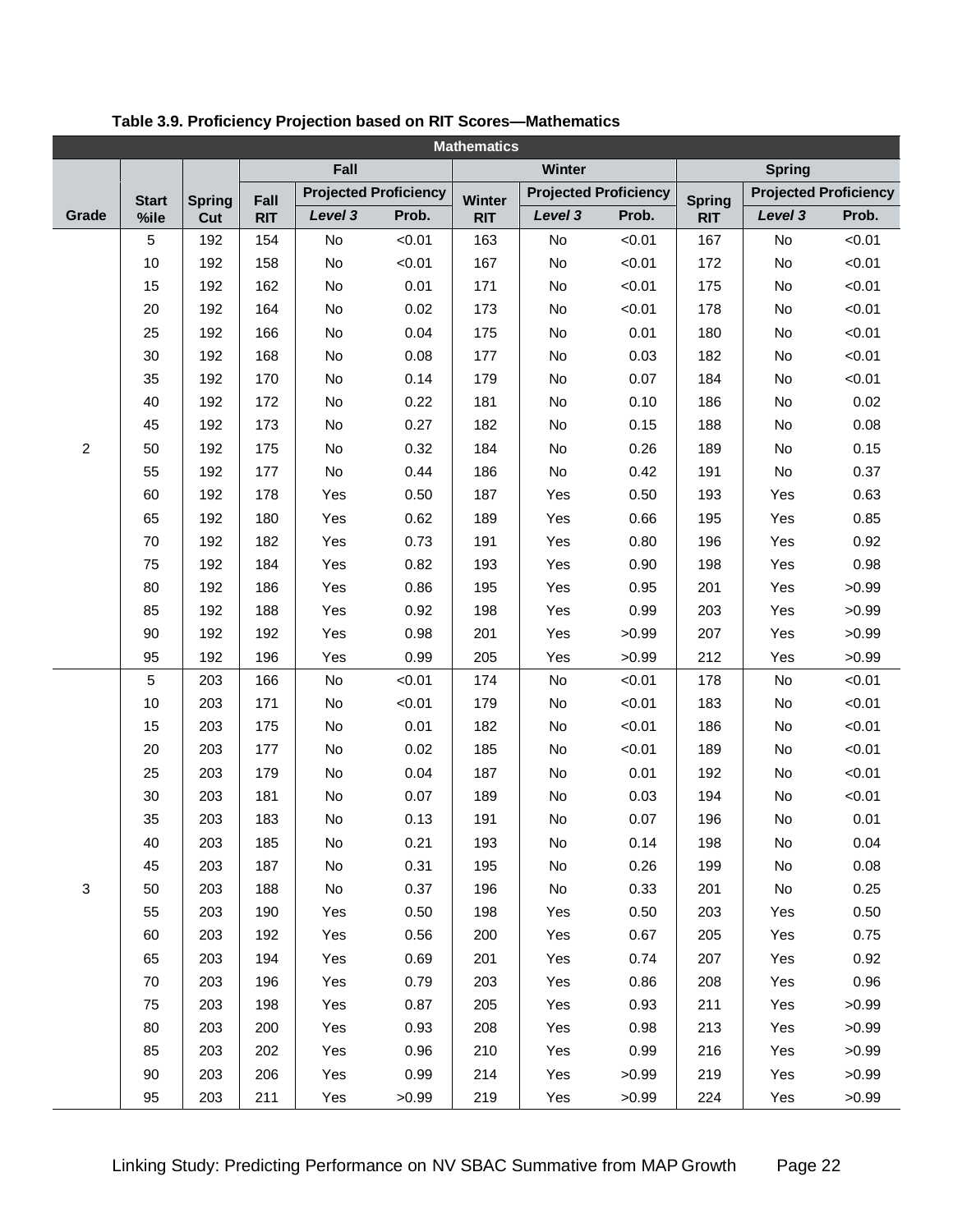| <b>Mathematics</b> |                 |               |            |                    |                              |            |         |                              |               |               |                              |  |
|--------------------|-----------------|---------------|------------|--------------------|------------------------------|------------|---------|------------------------------|---------------|---------------|------------------------------|--|
|                    |                 |               |            | Fall               |                              |            | Winter  |                              |               | <b>Spring</b> |                              |  |
|                    | <b>Start</b>    | <b>Spring</b> | Fall       |                    | <b>Projected Proficiency</b> | Winter     |         | <b>Projected Proficiency</b> | <b>Spring</b> |               | <b>Projected Proficiency</b> |  |
| Grade              | %ile            | Cut           | <b>RIT</b> | Level <sub>3</sub> | Prob.                        | <b>RIT</b> | Level 3 | Prob.                        | <b>RIT</b>    | Level 3       | Prob.                        |  |
|                    | 5               | 214           | 176        | No                 | < 0.01                       | 182        | No      | < 0.01                       | 185           | No            | < 0.01                       |  |
|                    | 10              | 214           | 181        | No                 | < 0.01                       | 187        | No      | < 0.01                       | 191           | No            | < 0.01                       |  |
|                    | 15              | 214           | 185        | No                 | < 0.01                       | 191        | No      | < 0.01                       | 194           | No            | < 0.01                       |  |
|                    | 20              | 214           | 187        | No                 | 0.01                         | 194        | No      | < 0.01                       | 197           | No            | < 0.01                       |  |
|                    | 25              | 214           | 190        | No                 | 0.02                         | 196        | No      | < 0.01                       | 200           | No            | < 0.01                       |  |
|                    | 30              | 214           | 192        | No                 | 0.04                         | 198        | No      | 0.01                         | 202           | No            | < 0.01                       |  |
|                    | 35              | 214           | 194        | No                 | 0.07                         | 200        | No      | 0.02                         | 205           | No            | < 0.01                       |  |
|                    | 40              | 214           | 196        | No                 | 0.13                         | 202        | No      | 0.04                         | 207           | No            | 0.01                         |  |
|                    | 45              | 214           | 198        | No                 | 0.21                         | 204        | No      | 0.10                         | 209           | No            | 0.04                         |  |
| 4                  | 50              | 214           | 200        | No                 | 0.32                         | 206        | No      | 0.20                         | 211           | No            | 0.15                         |  |
|                    | 55              | 214           | 201        | No                 | 0.37                         | 208        | No      | 0.33                         | 212           | No            | 0.25                         |  |
|                    | 60              | 214           | 203        | Yes                | 0.50                         | 210        | Yes     | 0.50                         | 214           | Yes           | 0.50                         |  |
|                    | 65              | 214           | 205        | Yes                | 0.63                         | 212        | Yes     | 0.67                         | 217           | Yes           | 0.85                         |  |
|                    | 70              | 214           | 207        | Yes                | 0.74                         | 214        | Yes     | 0.80                         | 219           | Yes           | 0.96                         |  |
|                    | 75              | 214           | 209        | Yes                | 0.83                         | 216        | Yes     | 0.90                         | 221           | Yes           | 0.99                         |  |
|                    | 80              | 214           | 212        | Yes                | 0.93                         | 219        | Yes     | 0.97                         | 224           | Yes           | >0.99                        |  |
|                    | 85              | 214           | 214        | Yes                | 0.96                         | 221        | Yes     | 0.99                         | 227           | Yes           | >0.99                        |  |
|                    | 90              | 214           | 218        | Yes                | 0.99                         | 225        | Yes     | >0.99                        | 230           | Yes           | >0.99                        |  |
|                    | 95              | 214           | 223        | Yes                | >0.99                        | 231        | Yes     | >0.99                        | 236           | Yes           | >0.99                        |  |
|                    | $5\phantom{.0}$ | 225           | 184        | No                 | < 0.01                       | 189        | No      | < 0.01                       | 191           | No            | < 0.01                       |  |
|                    | 10              | 225           | 190        | No                 | < 0.01                       | 194        | No      | < 0.01                       | 197           | No            | < 0.01                       |  |
|                    | 15              | 225           | 193        | No                 | < 0.01                       | 198        | No      | < 0.01                       | 201           | No            | < 0.01                       |  |
|                    | 20              | 225           | 196        | No                 | < 0.01                       | 201        | No      | < 0.01                       | 205           | No            | < 0.01                       |  |
|                    | 25              | 225           | 199        | No                 | < 0.01                       | 204        | No      | < 0.01                       | 207           | No            | < 0.01                       |  |
|                    | 30              | 225           | 201        | No                 | 0.02                         | 206        | No      | < 0.01                       | 210           | No            | < 0.01                       |  |
|                    | 35              | 225           | 203        | No                 | 0.03                         | 209        | No      | 0.01                         | 212           | No            | < 0.01                       |  |
|                    | 40              | 225           | 205        | No                 | 0.06                         | 211        | No      | 0.02                         | 215           | No            | < 0.01                       |  |
|                    | 45              | 225           | 207        | No                 | 0.11                         | 213        | No      | 0.05                         | 217           | No            | < 0.01                       |  |
| 5                  | 50              | 225           | 209        | No                 | 0.18                         | 215        | No      | 0.10                         | 219           | No            | 0.02                         |  |
|                    | 55              | 225           | 211        | No                 | 0.27                         | 217        | No      | 0.20                         | 221           | No            | 0.08                         |  |
|                    | 60              | 225           | 213        | No                 | 0.38                         | 219        | No      | 0.34                         | 223           | No            | 0.25                         |  |
|                    | 65              | 225           | 215        | Yes                | 0.50                         | 221        | Yes     | 0.50                         | 225           | Yes           | 0.50                         |  |
|                    | 70              | 225           | 217        | Yes                | 0.62                         | 223        | Yes     | 0.66                         | 228           | Yes           | 0.85                         |  |
|                    | 75              | 225           | 219        | Yes                | 0.73                         | 225        | Yes     | 0.80                         | 230           | Yes           | 0.96                         |  |
|                    | 80              | 225           | 222        | Yes                | 0.86                         | 228        | Yes     | 0.93                         | 233           | Yes           | >0.99                        |  |
|                    | 85              | 225           | 225        | Yes                | 0.94                         | 231        | Yes     | 0.98                         | 236           | Yes           | >0.99                        |  |
|                    | 90              | 225           | 229        | Yes                | 0.98                         | 235        | Yes     | >0.99                        | 240           | Yes           | >0.99                        |  |
|                    | 95              | 225           | 234        | Yes                | >0.99                        | 241        | Yes     | >0.99                        | 246           | Yes           | >0.99                        |  |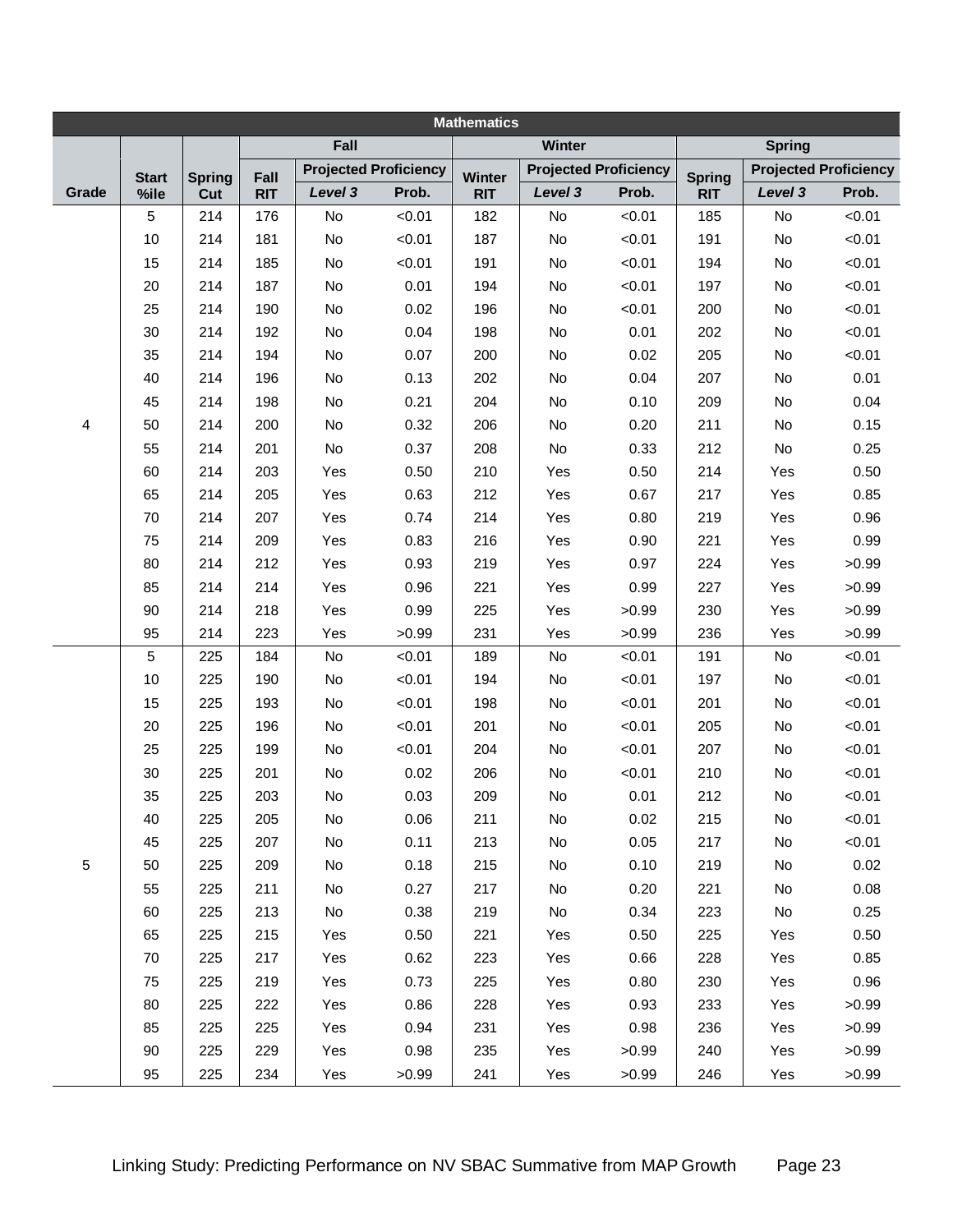| <b>Mathematics</b>  |              |               |            |         |                              |            |         |                              |               |               |                              |  |
|---------------------|--------------|---------------|------------|---------|------------------------------|------------|---------|------------------------------|---------------|---------------|------------------------------|--|
|                     |              |               |            | Fall    |                              |            | Winter  |                              |               | <b>Spring</b> |                              |  |
|                     | <b>Start</b> | <b>Spring</b> | Fall       |         | <b>Projected Proficiency</b> | Winter     |         | <b>Projected Proficiency</b> | <b>Spring</b> |               | <b>Projected Proficiency</b> |  |
| Grade               | %ile         | Cut           | <b>RIT</b> | Level 3 | Prob.                        | <b>RIT</b> | Level 3 | Prob.                        | <b>RIT</b>    | Level 3       | Prob.                        |  |
|                     | 5            | 228           | 188        | No      | < 0.01                       | 192        | No      | < 0.01                       | 194           | <b>No</b>     | < 0.01                       |  |
|                     | 10           | 228           | 194        | No      | < 0.01                       | 198        | No      | < 0.01                       | 200           | No            | < 0.01                       |  |
| 6<br>$\overline{7}$ | 15           | 228           | 198        | No      | < 0.01                       | 202        | No      | < 0.01                       | 205           | No            | < 0.01                       |  |
|                     | 20           | 228           | 201        | No      | < 0.01                       | 205        | No      | < 0.01                       | 208           | No            | < 0.01                       |  |
|                     | 25           | 228           | 204        | No      | 0.01                         | 208        | No      | < 0.01                       | 211           | No            | < 0.01                       |  |
|                     | 30           | 228           | 206        | No      | 0.01                         | 211        | No      | < 0.01                       | 214           | No            | < 0.01                       |  |
|                     | 35           | 228           | 209        | No      | 0.04                         | 213        | No      | 0.01                         | 216           | No            | < 0.01                       |  |
|                     | 40           | 228           | 211        | No      | 0.08                         | 215        | No      | 0.02                         | 218           | No            | < 0.01                       |  |
|                     | 45           | 228           | 213        | No      | 0.14                         | 217        | No      | 0.04                         | 221           | No            | 0.01                         |  |
|                     | 50           | 228           | 215        | No      | 0.22                         | 220        | No      | 0.14                         | 223           | No            | 0.04                         |  |
|                     | 55           | 228           | 217        | No      | 0.32                         | 222        | No      | 0.26                         | 225           | No            | 0.15                         |  |
|                     | 60           | 228           | 219        | No      | 0.44                         | 224        | No      | 0.42                         | 227           | No            | 0.37                         |  |
|                     | 65           | 228           | 221        | Yes     | 0.56                         | 226        | Yes     | 0.58                         | 230           | Yes           | 0.75                         |  |
|                     | 70           | 228           | 223        | Yes     | 0.68                         | 228        | Yes     | 0.74                         | 232           | Yes           | 0.92                         |  |
|                     | 75           | 228           | 226        | Yes     | 0.83                         | 231        | Yes     | 0.90                         | 235           | Yes           | 0.99                         |  |
|                     | 80           | 228           | 228        | Yes     | 0.90                         | 234        | Yes     | 0.97                         | 238           | Yes           | >0.99                        |  |
|                     | 85           | 228           | 231        | Yes     | 0.96                         | 237        | Yes     | 0.99                         | 241           | Yes           | >0.99                        |  |
|                     | 90           | 228           | 235        | Yes     | 0.99                         | 241        | Yes     | >0.99                        | 245           | Yes           | >0.99                        |  |
|                     | 95           | 228           | 241        | Yes     | >0.99                        | 247        | Yes     | >0.99                        | 252           | Yes           | >0.99                        |  |
|                     | 5            | 232           | 192        | No      | < 0.01                       | 194        | No      | < 0.01                       | 196           | No            | < 0.01                       |  |
|                     | 10           | 232           | 198        | No      | < 0.01                       | 201        | No      | < 0.01                       | 203           | No            | < 0.01                       |  |
|                     | 15           | 232           | 202        | No      | < 0.01                       | 205        | No      | < 0.01                       | 207           | No            | < 0.01                       |  |
|                     | 20           | 232           | 206        | No      | < 0.01                       | 209        | No      | < 0.01                       | 211           | No            | < 0.01                       |  |
|                     | 25           | 232           | 208        | No      | < 0.01                       | 212        | No      | < 0.01                       | 214           | No            | < 0.01                       |  |
|                     | 30           | 232           | 211        | No      | 0.01                         | 215        | No      | < 0.01                       | 217           | No            | < 0.01                       |  |
|                     | 35           | 232           | 213        | No      | 0.02                         | 217        | No      | < 0.01                       | 220           | No            | < 0.01                       |  |
|                     | 40           | 232           | 216        | No      | 0.05                         | 219        | No      | 0.02                         | 222           | No            | < 0.01                       |  |
|                     | 45           | 232           | 218        | No      | 0.13                         | 222        | No      | 0.07                         | 224           | No            | < 0.01                       |  |
|                     | 50           | 232           | 220        | No      | 0.21                         | 224        | No      | 0.14                         | 227           | No            | 0.04                         |  |
|                     | 55           | 232           | 222        | No      | 0.31                         | 226        | No      | 0.26                         | 229           | No            | 0.15                         |  |
|                     | 60           | 232           | 225        | Yes     | 0.50                         | 229        | Yes     | 0.50                         | 231           | No            | 0.37                         |  |
|                     | 65           | 232           | 227        | Yes     | 0.63                         | 231        | Yes     | 0.67                         | 234           | Yes           | 0.75                         |  |
|                     | 70           | 232           | 229        | Yes     | 0.74                         | 233        | Yes     | 0.80                         | 236           | Yes           | 0.92                         |  |
|                     | 75           | 232           | 232        | Yes     | 0.87                         | 236        | Yes     | 0.93                         | 239           | Yes           | 0.99                         |  |
|                     | 80           | 232           | 235        | Yes     | 0.95                         | 239        | Yes     | 0.98                         | 242           | Yes           | >0.99                        |  |
|                     | 85           | 232           | 238        | Yes     | 0.98                         | 243        | Yes     | >0.99                        | 246           | Yes           | >0.99                        |  |
|                     | 90           | 232           | 243        | Yes     | >0.99                        | 247        | Yes     | >0.99                        | 251           | Yes           | >0.99                        |  |
|                     | 95           | 232           | 249        | Yes     | >0.99                        | 254        | Yes     | >0.99                        | 257           | Yes           | >0.99                        |  |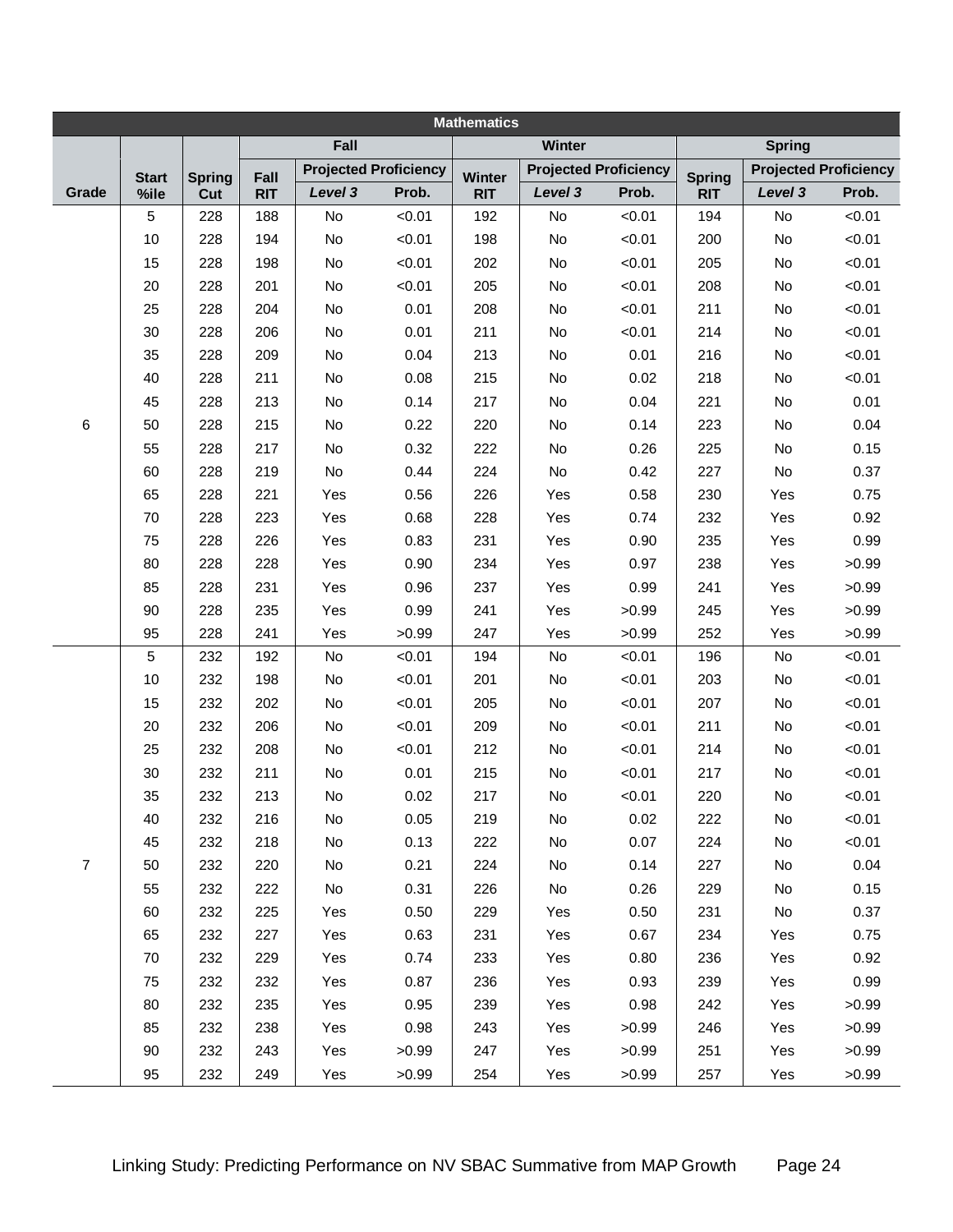|       | <b>Mathematics</b> |               |            |           |                              |               |           |                              |               |               |                              |  |  |  |
|-------|--------------------|---------------|------------|-----------|------------------------------|---------------|-----------|------------------------------|---------------|---------------|------------------------------|--|--|--|
|       |                    |               |            | Fall      |                              |               | Winter    |                              |               | <b>Spring</b> |                              |  |  |  |
|       | <b>Start</b>       | <b>Spring</b> | Fall       |           | <b>Projected Proficiency</b> | <b>Winter</b> |           | <b>Projected Proficiency</b> | <b>Spring</b> |               | <b>Projected Proficiency</b> |  |  |  |
| Grade | %ile               | Cut           | <b>RIT</b> | Level 3   | Prob.                        | <b>RIT</b>    | Level 3   | Prob.                        | <b>RIT</b>    | Level 3       | Prob.                        |  |  |  |
|       | 5                  | 238           | 194        | No        | < 0.01                       | 196           | No        | < 0.01                       | 197           | <b>No</b>     | < 0.01                       |  |  |  |
|       | 10                 | 238           | 201        | <b>No</b> | < 0.01                       | 203           | <b>No</b> | < 0.01                       | 205           | <b>No</b>     | < 0.01                       |  |  |  |
|       | 15                 | 238           | 205        | <b>No</b> | < 0.01                       | 208           | <b>No</b> | < 0.01                       | 210           | <b>No</b>     | < 0.01                       |  |  |  |
|       | 20                 | 238           | 209        | <b>No</b> | < 0.01                       | 212           | <b>No</b> | < 0.01                       | 214           | <b>No</b>     | < 0.01                       |  |  |  |
|       | 25                 | 238           | 212        | <b>No</b> | < 0.01                       | 215           | <b>No</b> | < 0.01                       | 217           | <b>No</b>     | < 0.01                       |  |  |  |
|       | 30                 | 238           | 215        | <b>No</b> | 0.01                         | 218           | <b>No</b> | < 0.01                       | 220           | <b>No</b>     | < 0.01                       |  |  |  |
|       | 35                 | 238           | 218        | <b>No</b> | 0.02                         | 221           | <b>No</b> | < 0.01                       | 223           | <b>No</b>     | < 0.01                       |  |  |  |
|       | 40                 | 238           | 220        | No        | 0.03                         | 223           | <b>No</b> | < 0.01                       | 225           | <b>No</b>     | < 0.01                       |  |  |  |
|       | 45                 | 238           | 223        | <b>No</b> | 0.07                         | 226           | No        | 0.02                         | 228           | <b>No</b>     | < 0.01                       |  |  |  |
| 8     | 50                 | 238           | 225        | <b>No</b> | 0.12                         | 228           | <b>No</b> | 0.05                         | 230           | <b>No</b>     | < 0.01                       |  |  |  |
|       | 55                 | 238           | 227        | <b>No</b> | 0.19                         | 231           | <b>No</b> | 0.15                         | 233           | <b>No</b>     | 0.04                         |  |  |  |
|       | 60                 | 238           | 230        | No        | 0.33                         | 233           | <b>No</b> | 0.27                         | 235           | <b>No</b>     | 0.15                         |  |  |  |
|       | 65                 | 238           | 232        | <b>No</b> | 0.44                         | 236           | Yes       | 0.50                         | 238           | Yes           | 0.50                         |  |  |  |
|       | 70                 | 238           | 235        | Yes       | 0.61                         | 238           | Yes       | 0.66                         | 241           | <b>Yes</b>    | 0.85                         |  |  |  |
|       | 75                 | 238           | 238        | Yes       | 0.76                         | 241           | Yes       | 0.85                         | 244           | <b>Yes</b>    | 0.98                         |  |  |  |
|       | 80                 | 238           | 241        | Yes       | 0.88                         | 244           | Yes       | 0.95                         | 247           | Yes           | >0.99                        |  |  |  |
|       | 85                 | 238           | 245        | Yes       | 0.96                         | 248           | Yes       | 0.99                         | 251           | Yes           | >0.99                        |  |  |  |
|       | 90                 | 238           | 249        | Yes       | 0.99                         | 253           | Yes       | >0.99                        | 256           | Yes           | >0.99                        |  |  |  |
|       | 95                 | 238           | 256        | Yes       | >0.99                        | 260           | Yes       | >0.99                        | 263           | <b>Yes</b>    | >0.99                        |  |  |  |